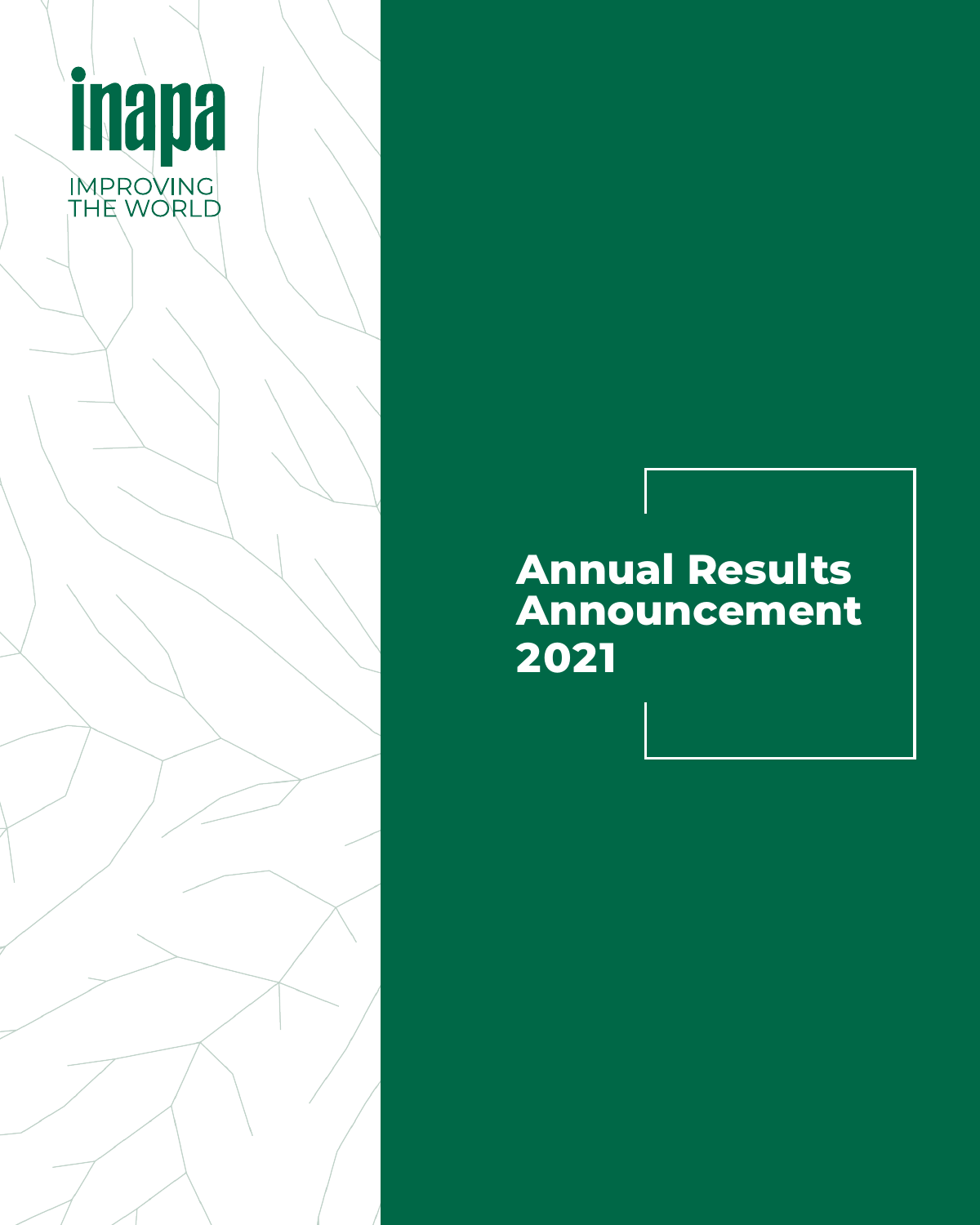# **INDEX**

| <b>Message from the CEO</b>             | 03 |
|-----------------------------------------|----|
| <b>Main Activity Indicators</b>         | 05 |
| <b>Relevant Facts</b>                   | 06 |
| <b>Management Report</b>                |    |
| 4.1<br>Macroeconomic context            | 07 |
| Sector framework<br>4.2                 | 10 |
| Consolidated Performance<br>4.3         | 12 |
| 4.4<br><b>Business Area Performance</b> | 14 |
| 4.5<br>Outlook for 2022                 | 24 |
| <b>Consolidated Accounts</b>            | 27 |
| <b>Additional Information</b>           | 29 |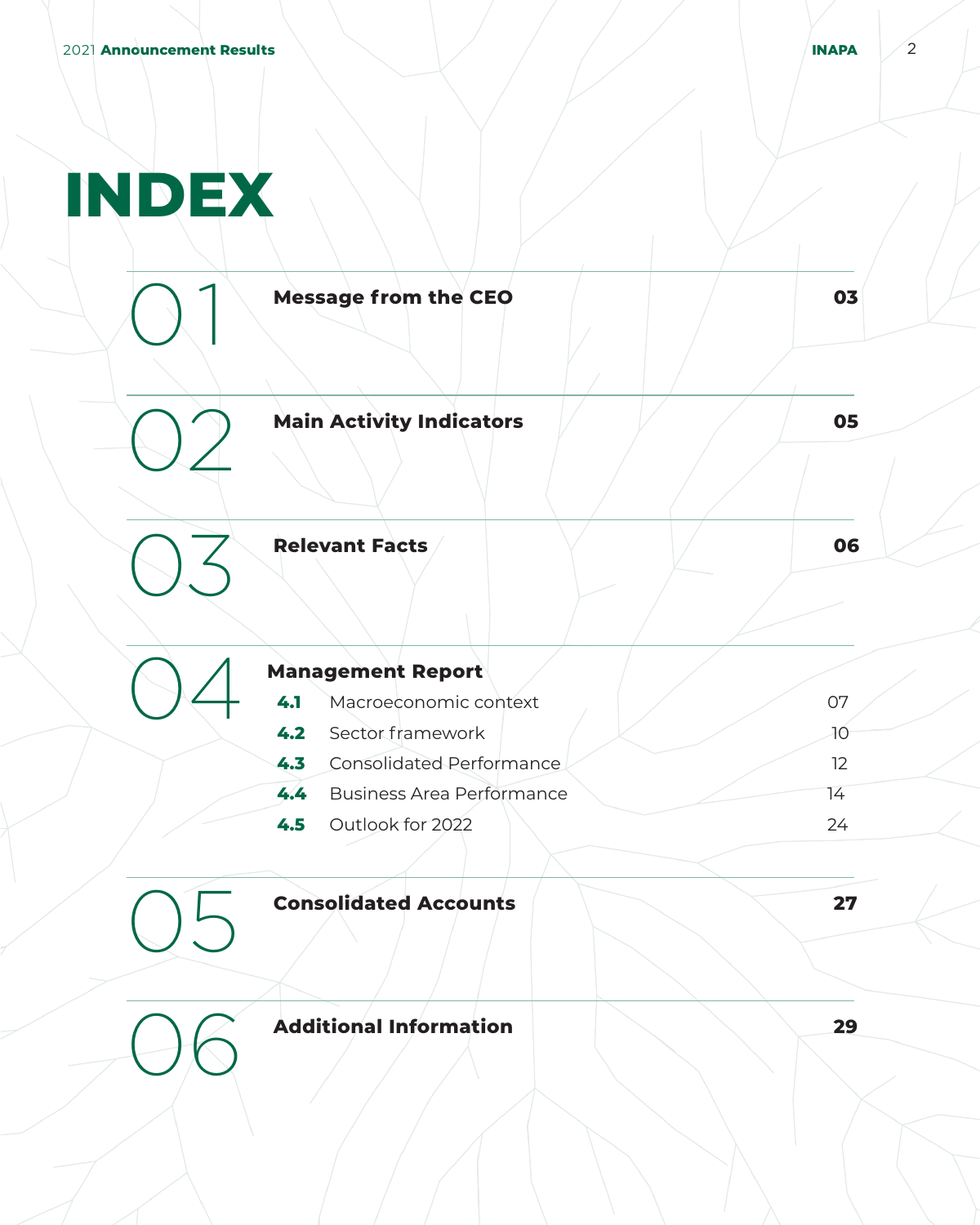**Message from the CEO** 

**In 2019, Inapa shareholders approved a strategic plan for the 2019-2021 period focused on four pillars of performance: consolidation and optimization of the paper business, diversified growth in the businesses of packaging and visual communication, reinforcement of financial sustainability and sustainable development.**

During this period, Inapa has continued to lead the consolidation movement of the sector, by completing the acquisition of Papyrus Deutschland in July 2019. This operation allowed in this triennium the annual volume of paper sold by Inapa to grow by 15%, while the paper market in Western Europe suffered a substantial decrease of 20%, affected by the impact of COVID-19 pandemic. The market share in the geographies where Inapa operates had therefore a 4.2pp growth (from 13.7% to 17.9%) from 2018 to 2021. When we compare this last year with 2015, we see that the share gain in the markets where Inapa operates was 6.1pp (in 2015 the share was 11.8%).

Synergy plans identified at the time of acquisition of Papyrus France and Papyrus Deutschland have been successfully implemented. In France the plan is already fully implemented with significantly higher savings than initially estimated and in Germany savings are already implemented, whose annual effect is greater than that presented to shareholders during the transaction approval. Meanwhile, in Germany, significant additional opportunities have been identified, which will be implemented during the course of 2022 and 2023.

To achieve a greater systematization and coordination of processes across geographies and business areas that allow optimizing resources, we have decided to use a new state-of-the-art ERP (SAP 4/HANA), in all the companies of Inapa Group. Its implementation began in Germany in 2020 and, despite the limitations caused by the new COVID-19 wave in early 2021, it was successfully completed at the end of the first half among all German operations. In the second half of 2021, the new ERP was implemented in the operations in Belgium and Portugal, continuing therefore to achieve an increase of efficiency at the Group level.

Complementary businesses grew by 4.3% over the three-year period, reduced by the impact of COVID-19, with significant effects on the Viscom area, which suffered a 10% drop (with emphasis on the consequence of trade fairs cancelations during the pandemic period) while the packaging area grew by 11%.

Net debt decreased by  $\in$  10 million over these three years, continuing the former trend (in the previous three years it had decreased by  $\epsilon$ 39 million). This development incorporates the effects of the application of IFRS16 in 2019 and the classification of sales made in factoring in Germany as true sale in 2021 and was achieved despite the acquisition of Inapa Deutschland. As a consequence of this reduction and the increase in recurrent EBITDA, the ratio of net debt to recurring EBITDA changed from 14.8 in 2018 to 8.3 in 2021.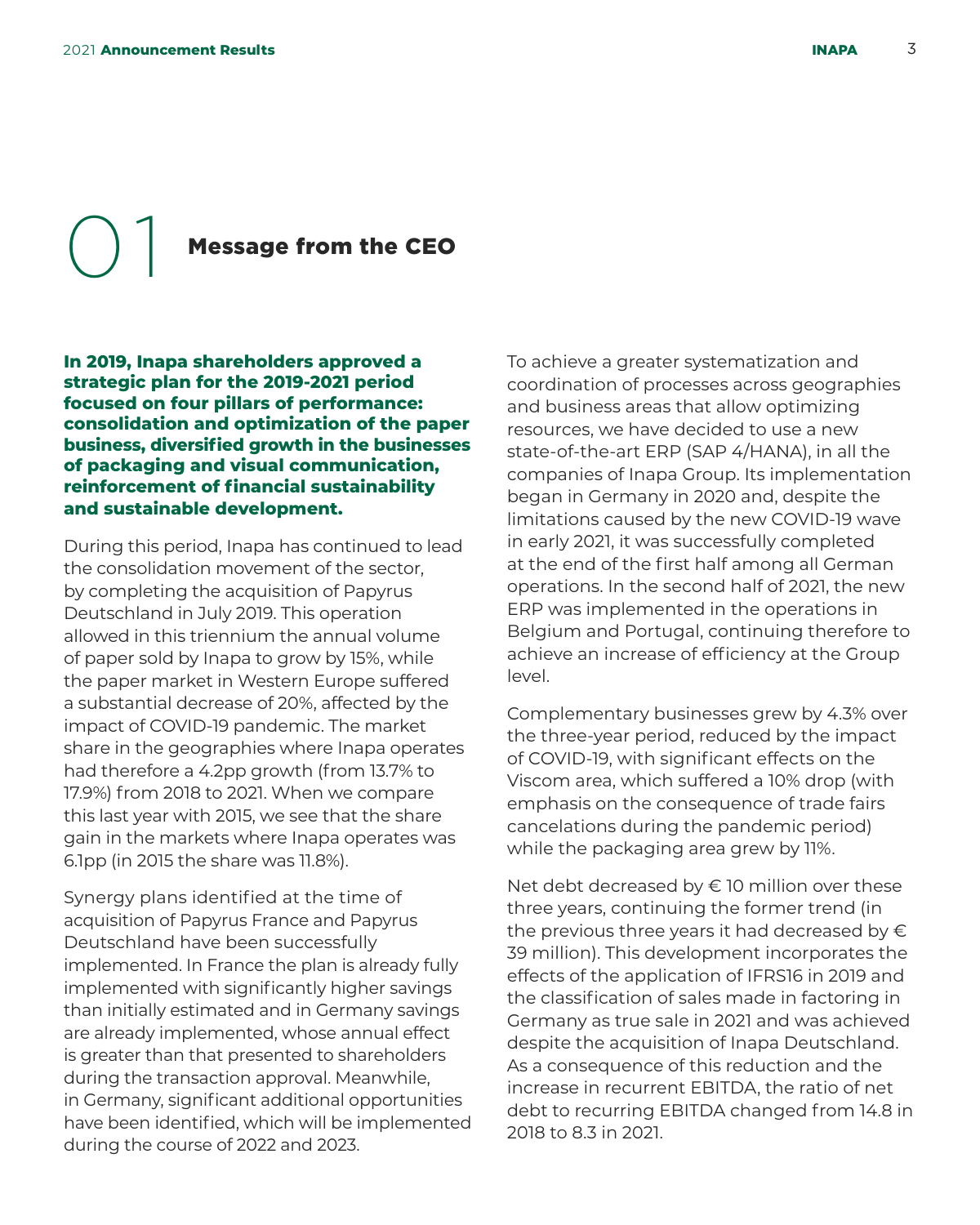The pillar of sustainable development has made interesting progress in 2021 with an unprecedented increase in global renewable energy consumption, exceeding the 12% target set for 2022. A significant part of this success is due to the shift of about 80% to wind and water electricity in Germany. We have also reinforced, among other measures described in the respective report, investing in lower consumption vehicles and hybrid technology. In terms of social matters, we highlight the Group's Gender Equality Plan, which, as a result of the joint initiative of several employees, was prepared for the year of 2021 for the first time. Therefore, we reaffirm our full commitment to the United Nations Sustainable Development Goals (SDGs) initiative, to which we have enthusiastically joined.

In 2021, the turnover stood at 965 million euros, down from 51 million euros, when compared to 2020. After the first half of the year, heavily affected by COVID-19 pandemic restrictions, in which turnover contracted by around 73 million euros compared to the first half of the previous year, in the second half of the year turnover grew by 22 million euros (+4.5%), when compared to the same period. The increase in activity in the second half of the year allowed to achieve a recurring EBITDA of 22 million euros in the first half, an improvement of 5 million euros, when compared to the same period.

The strong evolution of annual EBITDA needs to be highlighted. After significant restructuring costs in 2020, EBITDA stood in 2021 at 31 million euros, with an increase of 95% (+ 15 million euros), when compared to the previous year.

In the second half, we achieved a 6.3 million euros net profit, reversing the losses of the first half and closing the year 2021 with a net income of 3.3 million euros.

Compared to December 2020, net debt fell by around 53 million euros in December 2021 to 262 million euros (including 38 million euros for IFRS16 effects). This amount includes trade finance in all geographies, except in Germany where, due to changes in contracts, sales through factoring are now considered true sale. Gross short-term debt fell by 17 million euros and the medium and long-term debt by 38 million euros.

We rely on a team prepared to answer the challenges and opportunities for growth, efficiency, innovation and sustainability that will be very important in the coming years. To our employees, customers, suppliers, financial institutions and shareholders we leave a special word of thanks for their contribution so that Inapa will carry on with its values in the performance of its mission.

> **Diogo Rezende** CEO do Grupo Inapa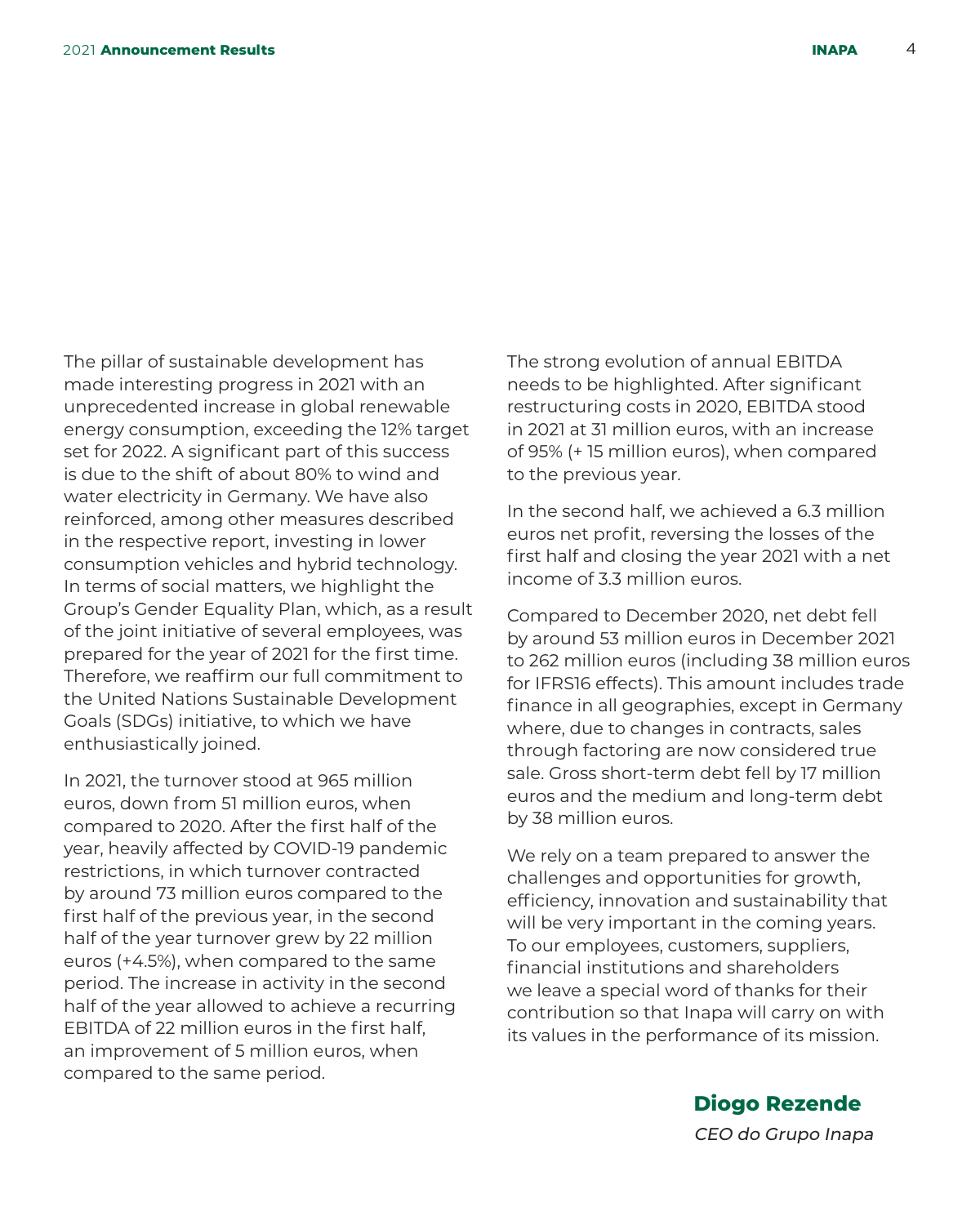## (CO2 Main Activity<br>Indicators Indicators

Interest coverage Working capital

(Ammounts in million Euros, except when specified otherwise)

|                                  | 2021     | 2020     | 2019     | 2018     | <b>VAR.21/20</b> |
|----------------------------------|----------|----------|----------|----------|------------------|
| Tonnes ('000)                    | 841      | 913      | 887      | 735      | $-7.8%$          |
| <b>Sales</b>                     | 964,6    | 1,015,5  | 1,030,8  | 860,3    | $-5.0%$          |
| Gross margin                     | 179,3    | 185,5    | 178,4    | 151,9    | $-3.4%$          |
| Gross margin (%)                 | 18.6%    | 18.3%    | 17.3%    | 17.7%    | $0.3$ pp         |
| Net Operating Costs              | 146,2    | 156,6    | 148,6    | 131,9    | $-6.7%$          |
| Operating income                 | 28,8     | 23,6     | 24,8     | 22,9     | 22.3%            |
| Operating costs                  | 175,0    | 180,2    | 173,4    | 154,9    | $-2.9%$          |
| Impairment of receivables        | 1,6      | 1,5      | 1,5      | 1,5      | 10.9%            |
| Re-EBITDA                        | 31,5     | 27,4     | 28,3     | 18,4     | $-14.9%$         |
| Re-EBITDA (%)                    | 3.3%     | 2.7%     | 2.7%     | 2.1%     | 0.6 pp           |
| Non recurrent costs              | 0,7      | 11,6     | 1,6      | 2,0      | $-10.9$          |
| <b>EBITDA</b>                    | 30,8     | 15,8     | 26,7     | 16,5     | 94.7%            |
| EBITDA (%)                       | 3.2%     | 1.6%     | 2.6%     | 1.9%     | $1.6$ pp         |
| <b>EBIT</b>                      | 15,5     | $-2,7$   | 10,8     | 10,6     | 18.2             |
| EBIT(%)                          | 1.6%     | $-0.3%$  | 1.0%     | 1.2%     | $1.9$ pp         |
| <b>Financial function</b>        | 14,2     | 15,5     | 15,7     | 14,3     | $-8.9%$          |
| <b>EBT</b>                       | 1, 3     | $-18,2$  | $-4,9$   | $-3,7$   | 19.6             |
| Taxes on profits                 | 2,0      | 2,8      | 0,8      | O,1      | $-0.8$           |
| net income                       | 3,3      | $-15,5$  | $-4,1$   | $-3,6$   | 18.8             |
|                                  |          |          |          |          |                  |
|                                  | 31/12/21 | 31/12/20 | 31/12/19 | 31/12/18 | <b>VAR.21/20</b> |
| Net debt                         | 261,8    | 315,0    | 337,3    | 272,2    | $-16.9%$         |
| Net debt/Re-EBITDA               | 8,3x     | 11,5x    | 11,9x    | 14,8x    | $-3.2x$          |
| Net debt excluding Trade Finance | 241,8    | 258,7    | 248,4    | 181,0    | $-6.5%$          |

2,2 x 11,4

 $1,8 \times$ 73,0  $1,8 \times$ 87,6

 $1,3 \times$ 97,0

 $0.5 x$ -84.4%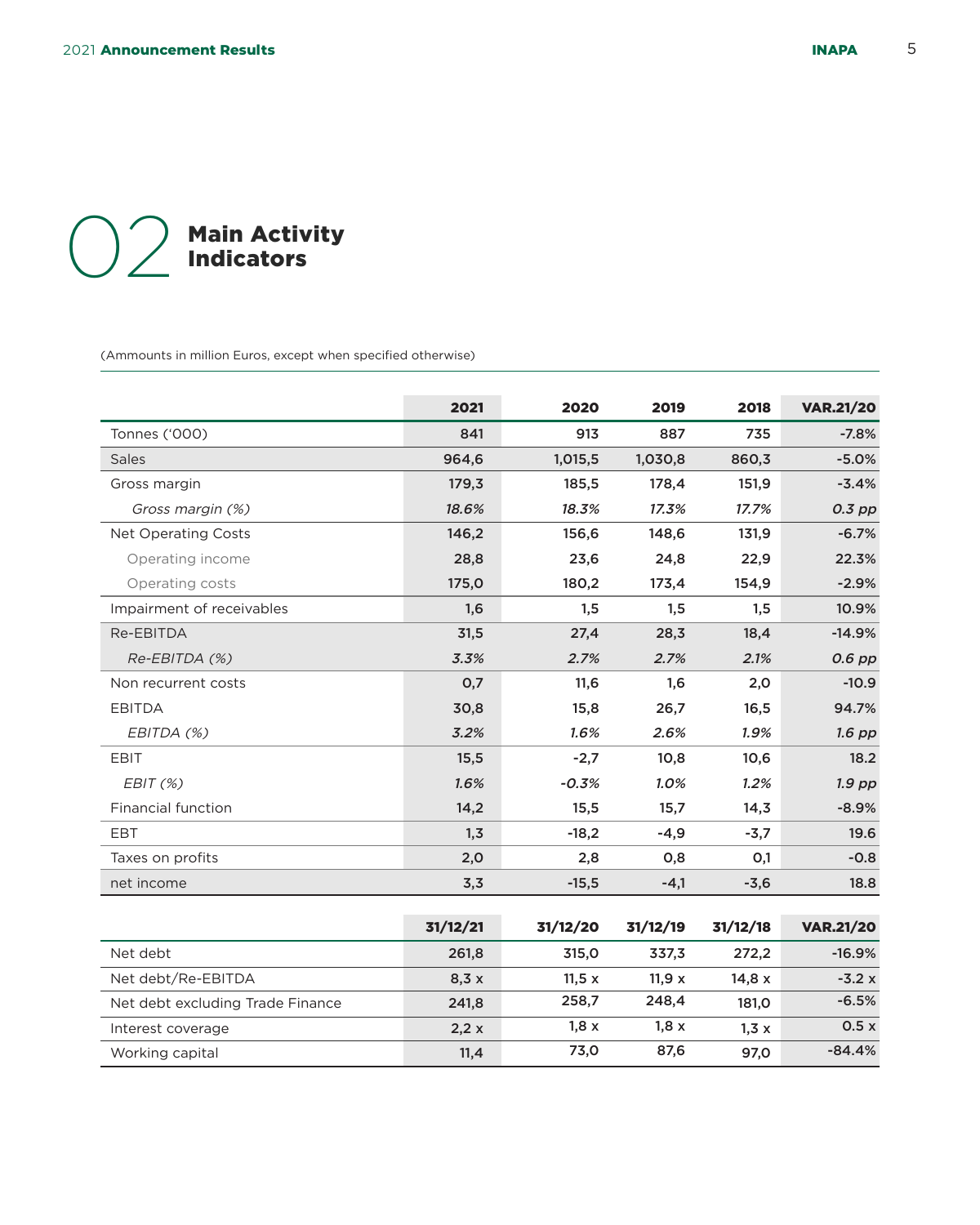## 03 Relevant Facts

30.04.2021 2020 Results Announcement 2020 Annual Report Notice of Ordinary General Meeting

#### 21.05.2021 Ordinary General Meeting

15.09.2021 Gender Equality Plan

30.09.2021 First half results announcement

#### 21.10.2021

**Contract Contract Contract** 

Qualified stake of BCP Pension Fund

#### SUBSEQUENT FACTS

On 24 February 2022, a military conflict began, triggered by the invasion of Ukraine by the Russian Federation, to which the international community responded with the application of strong economic sanctions. These events created uncertainty regarding the evolution of economies and financial markets worldwide, putting strong pressure on the costs of energy and certain raw materials, which were already on a significant growth trend. So far, the market has shown the capacity to absorb the higher prices resulting from this situation.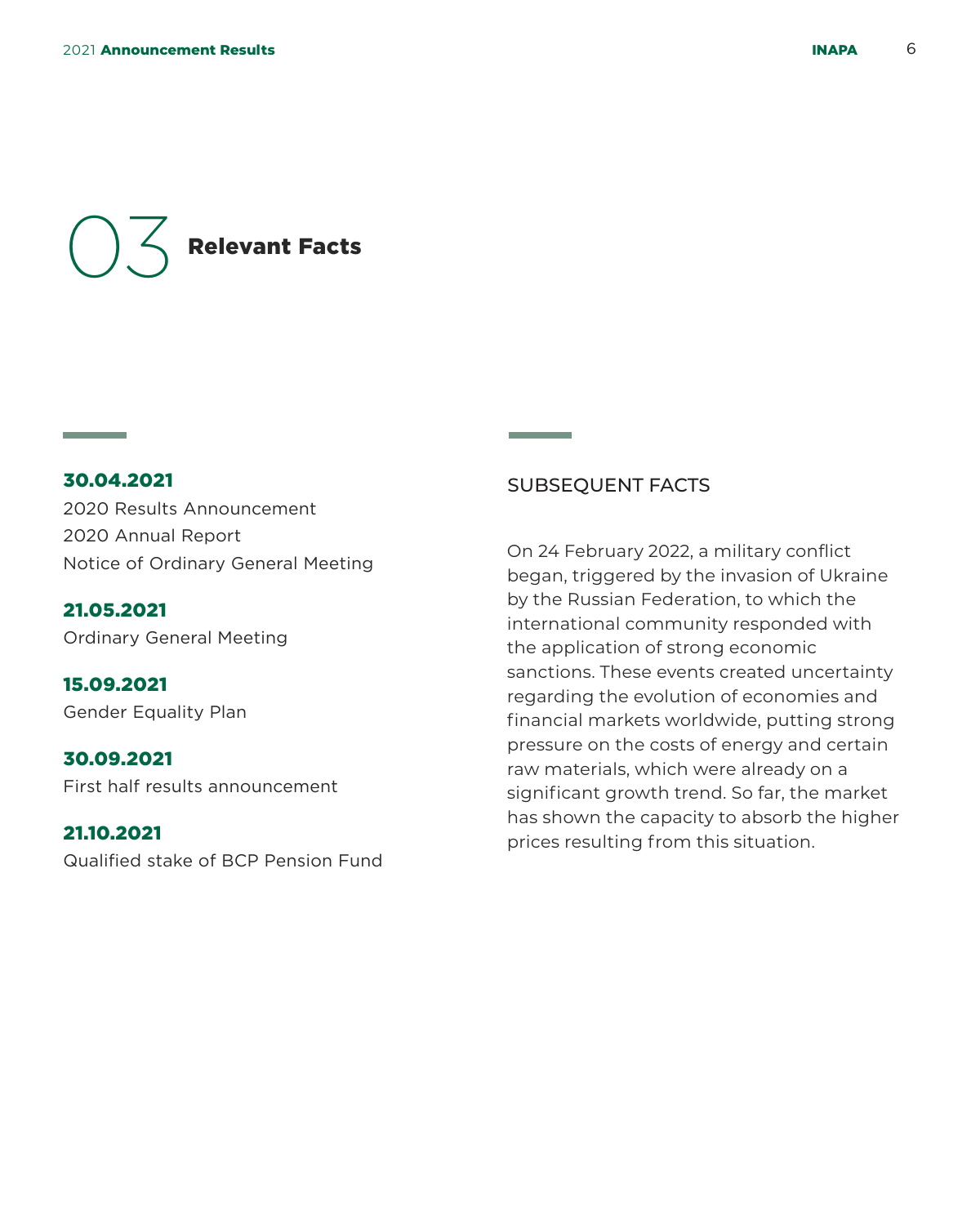# **Management Report**

#### 4.1 Macroeconomic context

The world economy surpassed pre-pandemic levels at the beginning of 2021. However, this positive evolution reflects essentially the performance of the Chinese and North American economies, which showed a rapid recovery capacity. In fact, by the end of 2021, a significant number of economies – both developed and emerging – were still below pre-pandemic levels. In the Eurozone, there was also strong growth in 2021, but with significant disparities between countries, with France standing our on the positive side, as a major driver of European recovery, and Germany on the negative side.

At the begining of this year, a progressive return to normality was anticipated for 2022/2023: despite the slowdown in economic growth compared to 2021, this would be in line with the levels immediately prior to the pandemic; employment recovery in 2023; inflation convergence (albeit starting from higher levels and more slowly than previously anticipated) and normalization of fiscal and monetary policies.

This evolution forecast faced a set of important risks: the growing pressure on inflation, problems in the supply chain and also the uncertainty associated with the extension of the pandemic.

The invasion of Ukraine by Russia has significantly accentuated the risks and uncertainties that already existed at the beginning of 2022, calling into question the anticipated path towards normality. As economies of relatively small size in the global context, Ukraine and Russia are producers and exporters of essential products, agri-food, minerals and energy. The war situation, as well as the sanctions applied to Russia by the international community, resulted in a spiral of price increases, namely in oil, gas and wheat. The maintenance of this situation will lead to a revision of the estimates of economic growth and inflation.

Below are some comments regarding the economic evolution in 2021 and future perspectives in the countries in which the Inapa Group has operations.

The **German economy** grew by 2.8% in 2021, after a contraction of 4.8% in 2020. The economy benefited from the progressive opening of pandemic restrictions and a growth in private consumption, particularly in the  $2^{nd}$  quarter. In the  $3^{rd}$  quarter, exports and investment penalized economic performance, reflecting the difficulties felt in production as a result of disruptions in international distribution chains. Pressure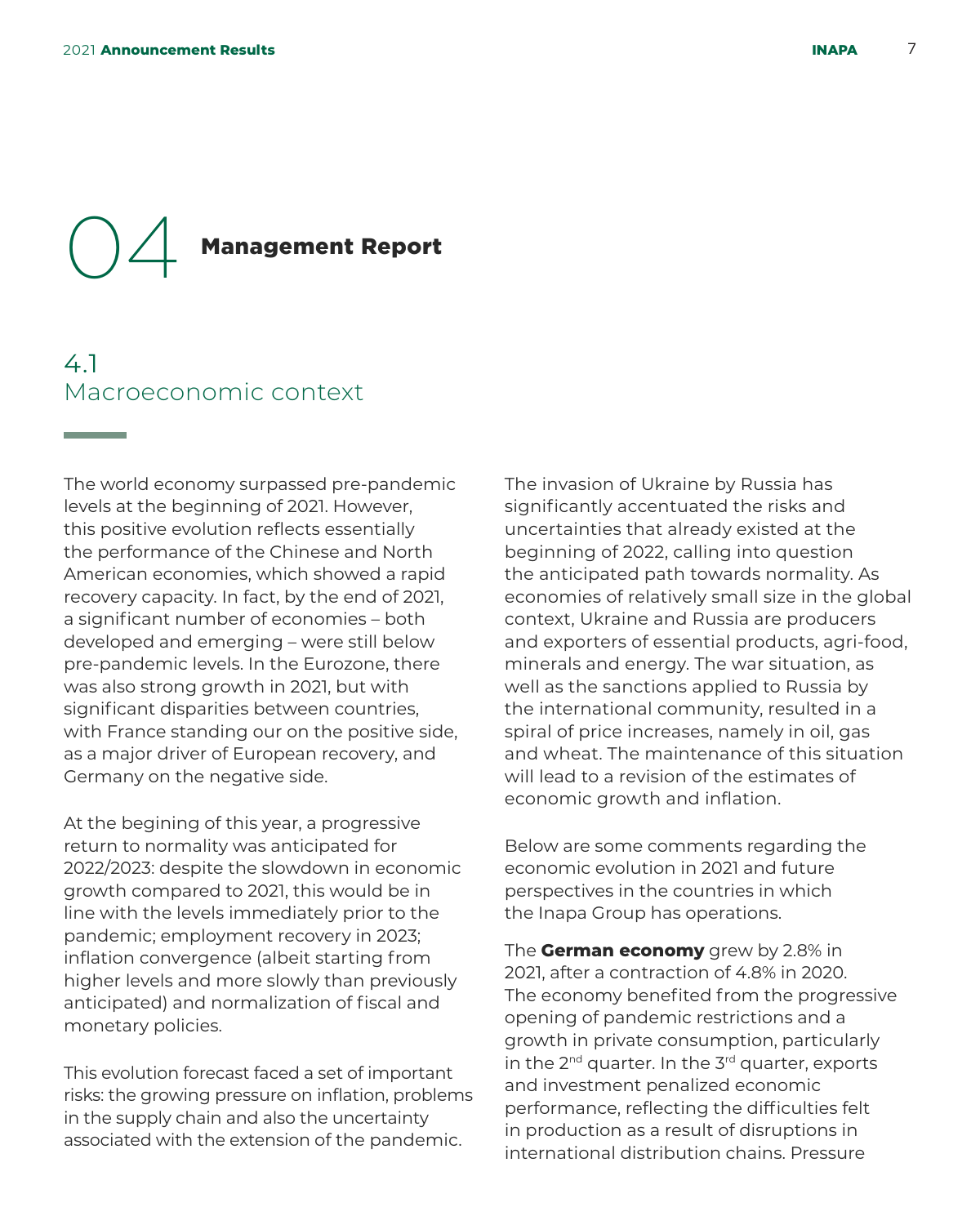on investment was stronger in the 4th quarter, which, combined with the negative impact of growing inflation on private consumption, resulted in a 0.7% drop in GDP in the last quarter of 2021. For 2022, is expected an economy recover, in particular from the 2<sup>nd</sup> quarter, with GDP growth of 3.6%, thus resuming pre-pandemic levels. In 2023, growth should continue (+2.6%).

The **French economy** grew by 7% in 2021, albeit with a deceleration in the 4<sup>th</sup> quarter, as a result of disruptions in the international logistics chain and the increase in energy prices. The recovery in private consumption contributed to this performance in 2021, returning to pre-pandemic levels in the second half of the year, while investment has been impacted by the aforementioned logistics difficulties since mid-2021. After stagnation in the 1<sup>st</sup> quarter of 2022, consumption and investment are expected to recover throughout the year (supported by the Recovery and Resilience Plan and favorable financing conditions) and exports, supported by the recovery of international tourism. Globally, GDP is expected to grow by 3.6% in 2022 and 2.1% in 2023.

The **Spanish economy** grew by 5% in 2021, with the recovery of the economy gaining

strong traction in the second half of the year. Investment and exports essentially contributed to this performance in the second half of the year, with consumption impacted by price increases. After a slowdown in growth in the 1<sup>st</sup> quarter of 2022, a sustained recovery is expected from the  $2<sup>nd</sup>$  quarter onwards, reaching pre-pandemic levels in the 4<sup>th</sup> quarter. This performance should contribute, on the one hand, to the recovery in consumption (supported by the savings accumulated during the pandemic and increases in pensions) and, on the other hand, the implementation of the Recovery and Resilience Plan. The gradual recovery of tourism should also contribute positively. Globally, GDP is expected to grow by 5.6% and 4.4% in 2022 and 2023 respectively.

In 2021, the **Portuguese economy** grew by 4.9%, recovering a little more than half of the decrease recorded in 2020 (-8.4%), as a result of the Covid-19 pandemic. While investment and exports of goods have already returned to pre-pandemic levels, exports of services are still far below, as a result of the impact of the pandemic still felt on international tourism, despite a strong recovery in the 2<sup>nd</sup> semester. Private consumption showed a slower pace of recovery. After a slowdown in the 1<sup>st</sup> quarter of 2022, a recovery is expected from the 2<sup>nd</sup> quarter to pre-pandemic levels. GDP growth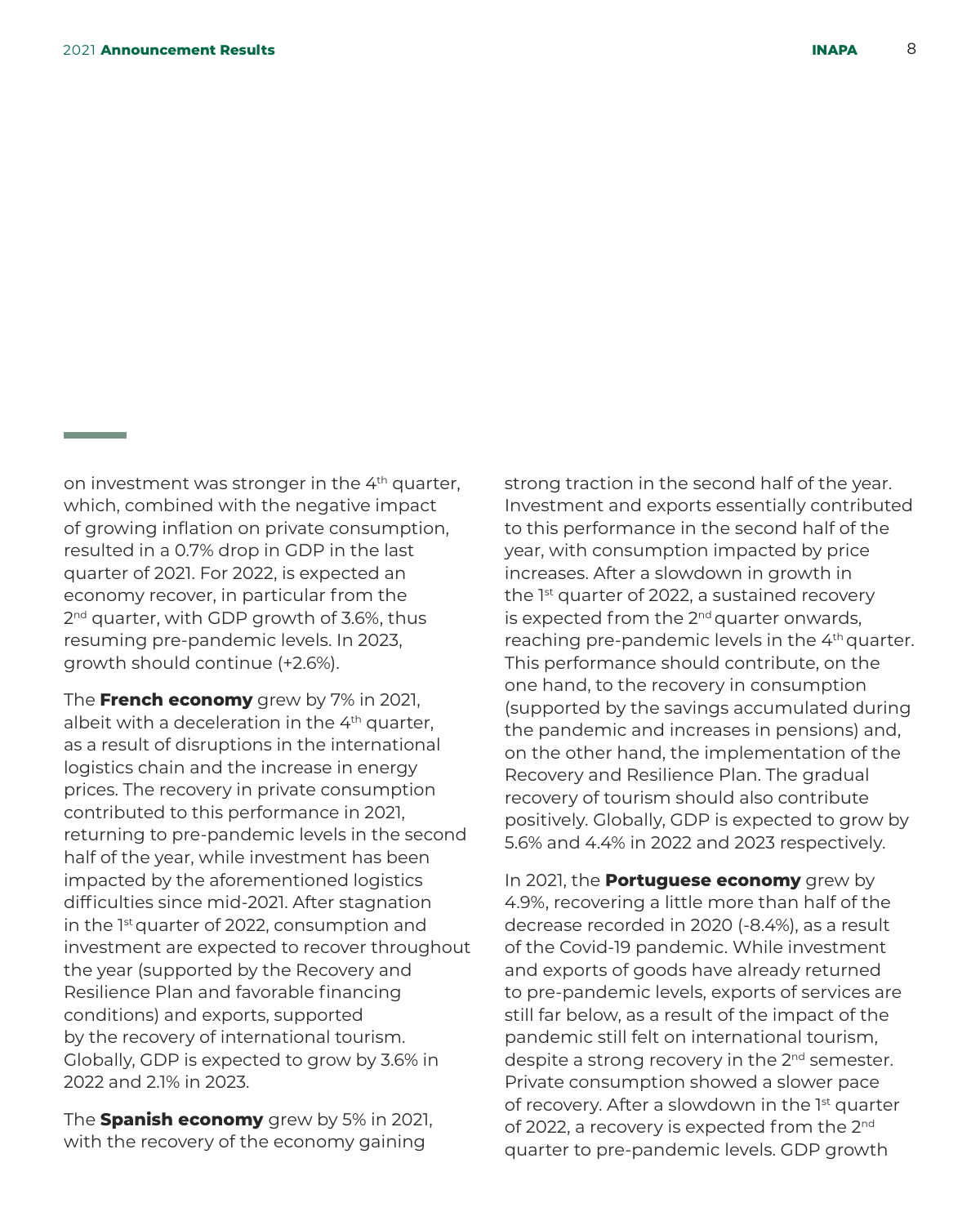<u> Tanzania (</u>

of 5.5% in 2022 and 2.6% in 2023 are estimated, supported by domestic demand and the Recovery and Resilience Plan, and specially in 2022 by the recovery of international tourism.

After a 5.7% drop in 2020 caused by the pandemic, the **Belgian economy** recorded a significant recovery in 2021 (+6.1%), still surpassing pre-pandemic levels in the 3rd quarter of the year. After some deceleration in the  $4<sup>th</sup>$  quarter of 2021 and  $1<sup>st</sup>$  quarter of 2022, a sustained recovery is expected throughout 2022, supported by both private consumption and investment. Globally, GDP is still expected to grow by 2.7% in 2022 and +2.2% in 2023.

The **Turkish economy** grew by 9% in 2021, the highest growth in the last decade, after being one of the few countries that managed to avoid an economic contraction in 2020. Growth is expected to decelerate to 3.3% in 2022 and 3.9 % in 2023. However, significant monetary challenges remain. Recent interest rate cuts put increased pressure on the lira, due to high inflation, with an impact on domestic consumption and foreign financing. In the  $4<sup>th</sup>$  quarter, the lira devalued to minimum levels, and despite some recovery, it remains very volatile.

|                 | 2019 | 2020    | <b>2021F</b> | <b>2022E</b> | <b>2023E</b> | 2019-2021 | 2021-2023E |
|-----------------|------|---------|--------------|--------------|--------------|-----------|------------|
| Global          | 2.8  | $-3.4$  | 5.6          | 4.5          | 3.2          |           |            |
| <b>Eurozone</b> | 1.6  | $-6.5$  | 5.3          | 4.0          | 2.7          |           |            |
| Germany         | 1.1  | $-4.8$  | 2.8          | 3.6          | 2.6          |           |            |
| France          | 1.8  | $-7.9$  | 7.0          | 3.6          | 2.1          |           |            |
| Spain           | 2.1  | $-10.8$ | 5.0          | 5.6          | 4.4          |           |            |
| Portugal        | 2.7  | $-8.4$  | 4.9          | 5.5          | 2.6          |           |            |
| Belgium         | 2.1  | $-5.7$  | 6.1          | 2.7          | 2.2          |           |            |
| Turkey          | 0.9  | 1.8     | 9.0          | 3.3          | 3.9          |           |            |

Source: OCDE (Dec/2021), European Commission (Feb/2022)]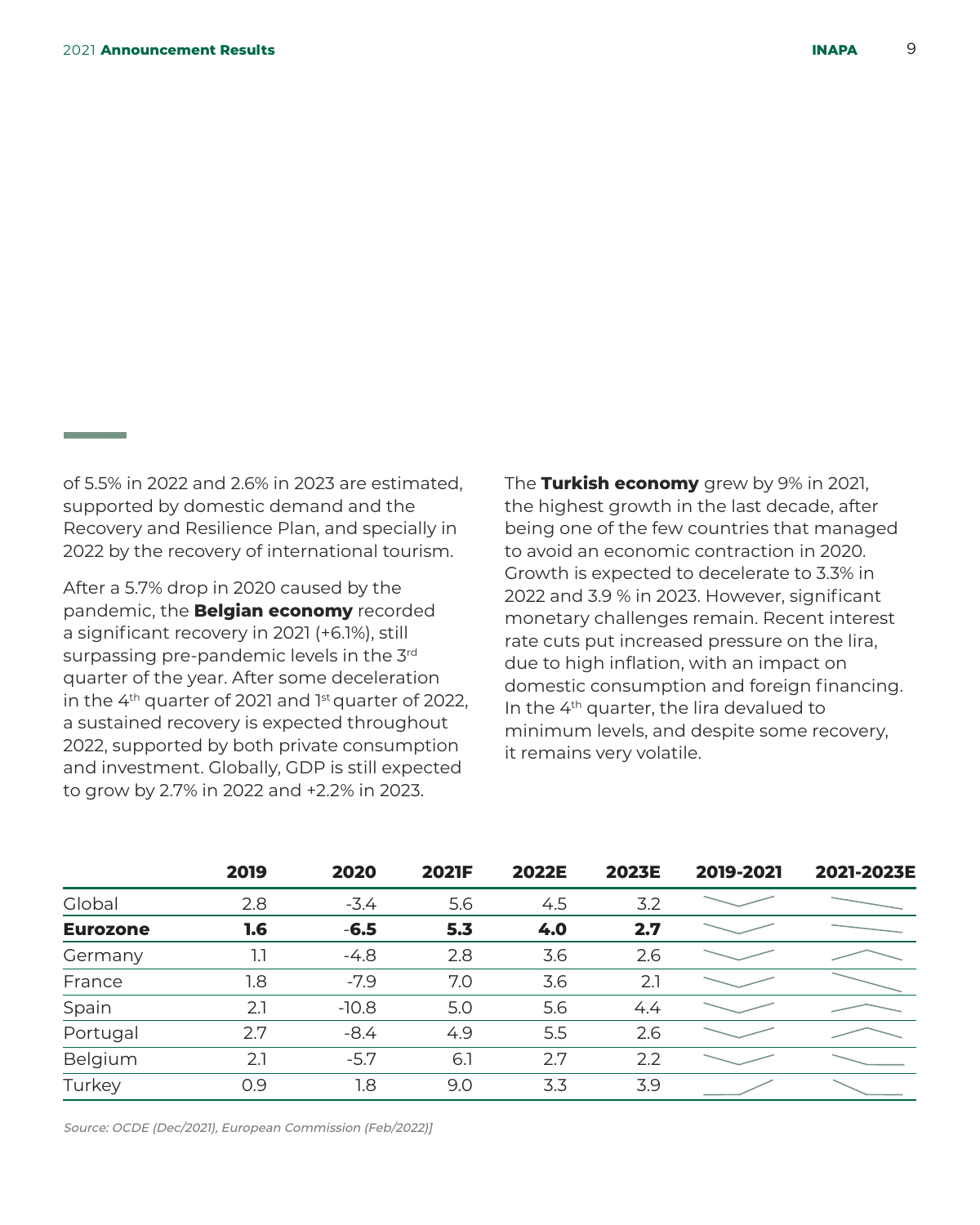### 4.2 Sector framework

In 2021, despite the impacts on paper consumption still felt throughout the first quarter in Western Europe, due to the Covid-19 pandemic outbreak, from the second quarter onwards there was a progressive reopening of economies with the consequent recovery in consumption, the year ended with an overall increase compared to 2020, but still below 2019 (pre-Covid) levels. Based on statistics provided by Eurograph (European Association of Graphic Paper Producers), Western Europe recorded an 8.6% increase in graphic paper consumption, writing and printing in 2021, when compared to 2020. Coated woodfree papers increased 7.6%, while uncoated woodfree papers grew 9.4% compared to 2020.

In the main markets where Inapa is present (Germany, France, Spain, Portugal and Belgium), the total volume of paper sales increased by 7.9%, according to Eurograph statistics, with all countries showing increases compared to 2020. Germany recorded an increase of 2.8%, France of 10.4%, Spain of 25.8% and Portugal of 5.1%.

The presented data refer to the consumption of coated and uncoated papers – which represents around 90% of the papers sold – not including the remaining sub-families

that include specialties, cardboard and selfadhesive, among others. In relation to Belux (Belgium and Luxembourg), where Inapa is mainly represented in the office paper segment, the market declined by 1.5%. In total (aggregate volumes of coated and uncoated paper) there was an increase of 9.8% in Europe.

Regarding paper and board production, and according to CEPI (Confederation of European Papier Industries) statistics, there was an increase of 5.8% compared to 2020 to 90.2 million tons. The structural divergence between the evolution of the production of paper for graphic arts, writing and printing and paper and board for packaging was accentuated on the one hand by the health crisis that started in 2020 and on the other hand by the closures and conversions of factories. There was an increase of 10.2% in the production of coated woodfree papers and of 8.4% in uncoated papers (mainly office papers), while newsprint continued its downward trend with a decrease of 7.4%. Mechanical pulp coated papers grew 7.4% and uncoated papers 6.1%. As for the production of paper and board for packaging, there was an increase of 7.1% compared to 2020. Despite the sanitary restrictions, most factories remained in production. Production capacity optimization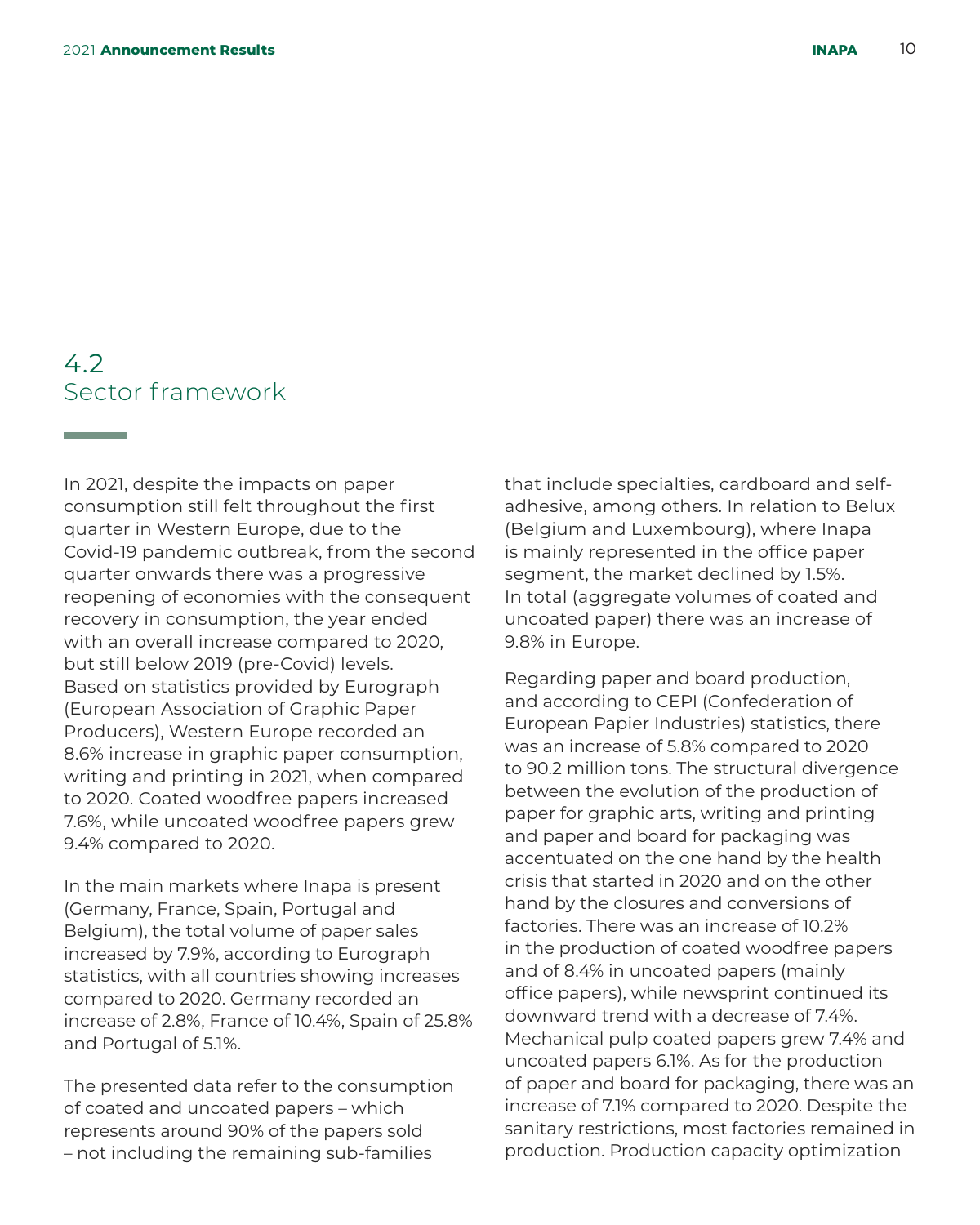<u> Tanzania (</u>

was possible by increasing exports overseas by around 9.2%, as well as managing downtime. The influence of imports from markets outside the CEPI area remained limited to uncoated office papers, which fell by 21%.

The weight of graphic, writing and printing papers in its total production remained stable at 27.8% compared to 27.9% in 2020, as well as the weight of packaging paper and board which stood at 58.7% in 2021 compared to 58.2% in 2020. During this period, the share of all other specialty and industrial paper sectors increased 9.6% to 4.8%, while the tissue sector decreased by 2.5% to a share of 8.7%.

The price of coated papers, depending on their grammage, rose up to around 35.0%, while the price of office papers in general grew by 30.0% and newsprint increased by 80.0% (January to December 2021 - RISI<sup>1</sup> Fastmarkets Index for Europe for Europe). It is estimated that the packaging and tissue sectors, the biggest pulp consumers, will maintain a good growth rate. Bearing in

mind that, in the short term, increases in pulp production capacity are not expected, it is also estimated that its price will remain stable with an upward trend throughout 2022. There is a greater emphasis on softwood pulp , essentially used in the production of packaging paper and tissue.

Paper producers are exposed to the costincrease of other production factors, such us energy and raw materials. The first half of 2021 was marked by the increase in pulp prices, but from the third quarter onwards, the increase in energy costs was more prevalent. It is estimated that the energy cost will continue to play a relevant role in paper and board production during 2022, now aggravated by the war in Ukraine, which will certainly lead to an even sharper rise in prices. Most likely, global production capacity will continue to decline, which will lead to greater shortages in the supply of paper and board.

 $<sup>(1)</sup>$  Fastmarkets RISI is an independent company that publishes price statistics for pulp, paper, recycled paper and wood</sup> biomass.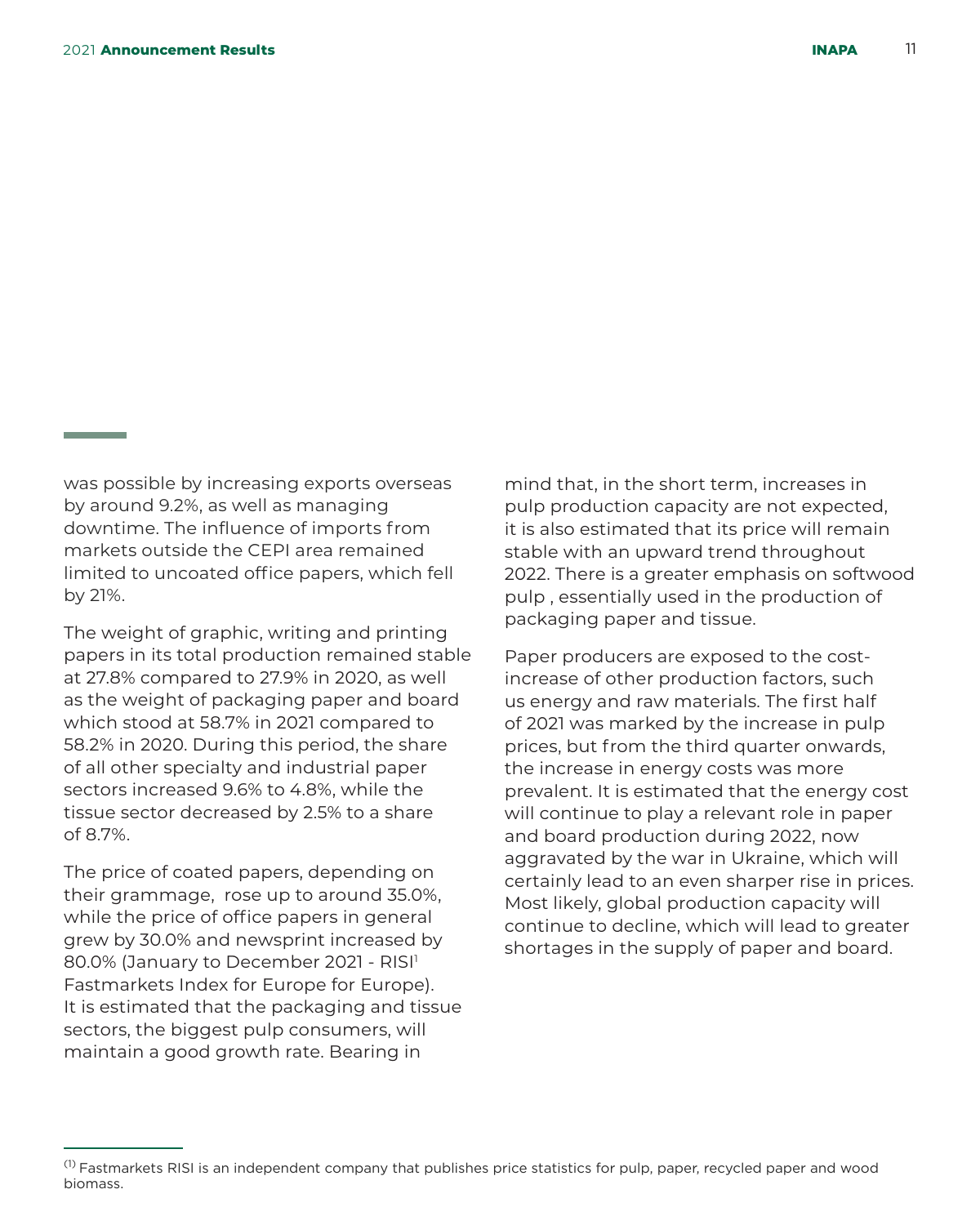### 4.3 Consolidated Performance

The 2021 trend activity reflects the impact of the pandemic outbreak, which were still significant throughout the first half of the year, affecting the volume of activity of the different Inapa Group subsidiaries. The most impacted market was Germany, where travel restrictions in the first few months affected the implementation of the new SAP ERP, extending the transition period beyond what was initially planned, with repercussions on commercial and logistics activities only surpassed at the end of the first half of the year, with the conclusion of the migration process.

As a result of the aforementioned effects, the consolidated sales of the Inapa Group in 2021 were 964.6 million euros, showing a total decrease for the year of 5.0% compared to 2020. Their behavior was, however, very different throughout the year, showing a fall of 14% in the first half of the year and growth of 5% in the second, following the progressive lifting of containment measures and the inherent economic recovery.

Complementary businesses sales (packaging, visual communication and office supplies businesses) registered a growth of 3.8% in 2021 compared to 2020. The different areas presented different behaviors, with the packaging business recording a strong

growth (+7.7% when compared to the previous year), and the visual communication business was penalized by the Covid-19 outbreak due to the widespread postponement of events and fairs, recording a fall of 5.2%.

Despite the drop in sales, it was maintained a careful management of pricing and improved the sales mix, by investing in products with higher margins, which despite a strong increase in prices by producers (due to the cost of productive factors such as pulp, energy…), allowed to increase the gross margin on sales from 18.3% in 2020 to 18.6% in 2021.

Net operating costs, excluding impairment on customer balances, registered a reduction of 10.4 million euros in 2021 (-6.7%), representing 15.2% of sales, -0.3 pp compared to 2020. In 2021, the performance already fully benefited from the gains resulting from the reorganization of the logistics and distribution in the Paris area, completed at the end of 2020, as well as the restructuring implemented in the first quarter of 2021 in Spain. In Germany, all the optimization measures initially planned with the merger of operations have already been implemented, having obtained significant gains in the optimization of resources. In the meantime, additional cost reduction measures have already been identified in the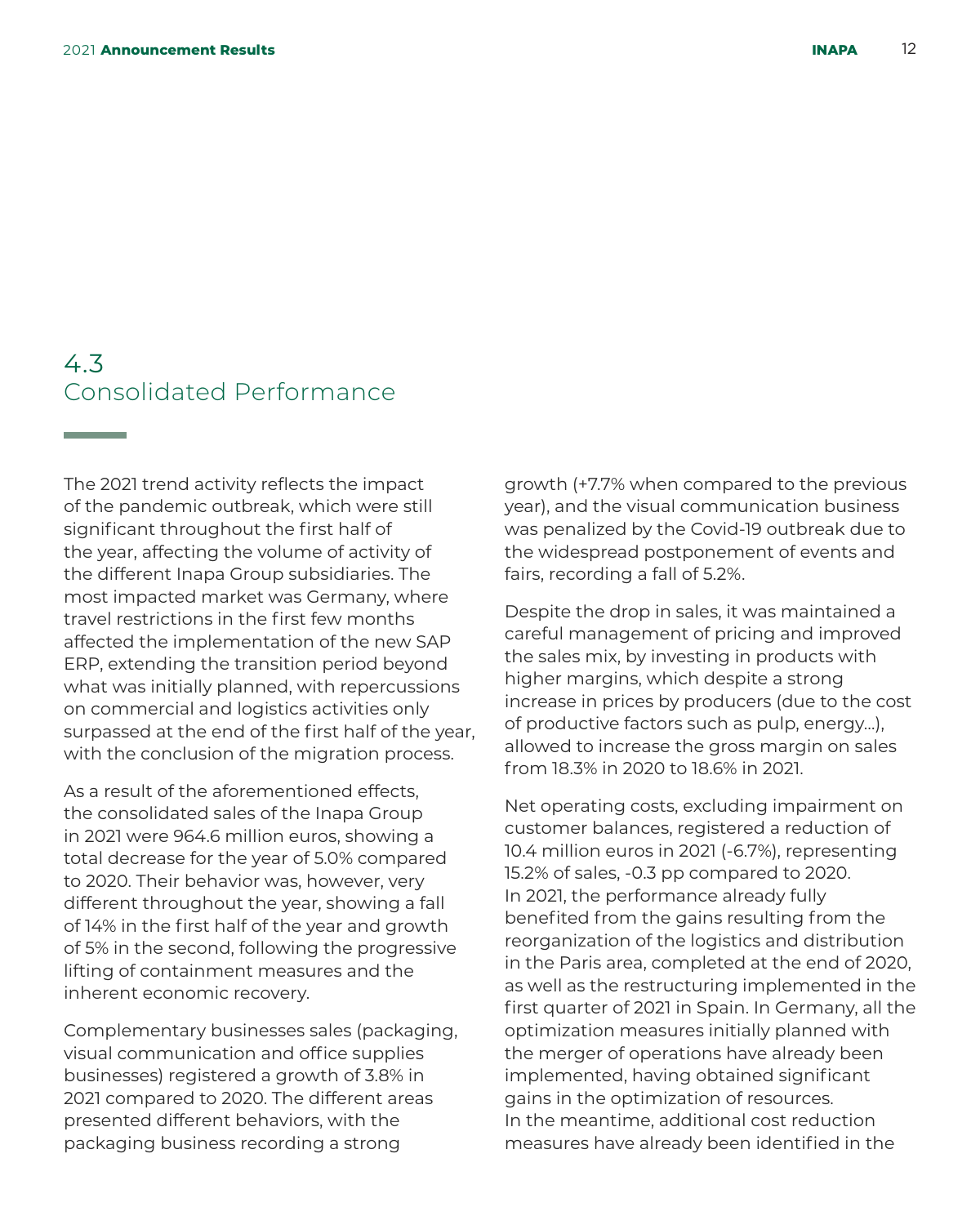areas of logistics and commercial organization, whose savings will progressively be reflected during 2022 and 2023.

In 2021, personnel expenses benefited from government support obtained in the context of the pandemic, namely layoffs, when compared with expenses in 2020.

Impairments on customer amounted to 1.6 million euros in 2021, approximately in line with 2020. Inapa maintains a strict risk monitoring, following strict internal credit control procedures for its customer portfolio, working always in close coordination with the Group's credit insurer.

Recurrent EBITDA amounted to 31.5 million euros in 2021, an increase of 14.9% compared to 27.4 million euros in 2020, representing 3.3% of sales, +0.6 pp relatively to 2020. The Group's operating profitability was still heavily impacted by the pandemic in the first half, having witnessed a strong recovery in the second half with recurrent EBITDA reaching 21.9 million euros (4.2% over sales), an increase of 5.2 million euros compared to the same period of 2020 and of 12.3 million euros compared to the first half of 2021.

Non-recurring costs totaled 0.7 million euros and basically refer to expenses with restructuring processes still in progress in the logistics and commercial areas, intending to optimize the Group's operations.

In 2021, EBITDA totaled 30.8 million euros (corresponding to 3.2% of sales), an expressive increase of 15 million compared to 2020. Operating results (EBIT) were positive 15.5 million euros, an improvement of 18.2 million over the previous year.

Financial charges for 2021 decreased by 1.3 million euros to 14.2 million euros (15.5 million euros in 2020). This progression is essentially due to the combined effects of debt reduction and its lower average cost (reflecting a greater weight of debt associated with the financing of the activity).

Consolidated results before tax were positive by 1.3 million euros (18.2 million euros negative in 2020) thanks to positive results of 6.7 million euros in the second half.

Income tax was positive 2.0 million euros, of which around 3.1 million euros related to deferred taxes and 1.1 million euros related to current taxes. Net profit for 2021 was positive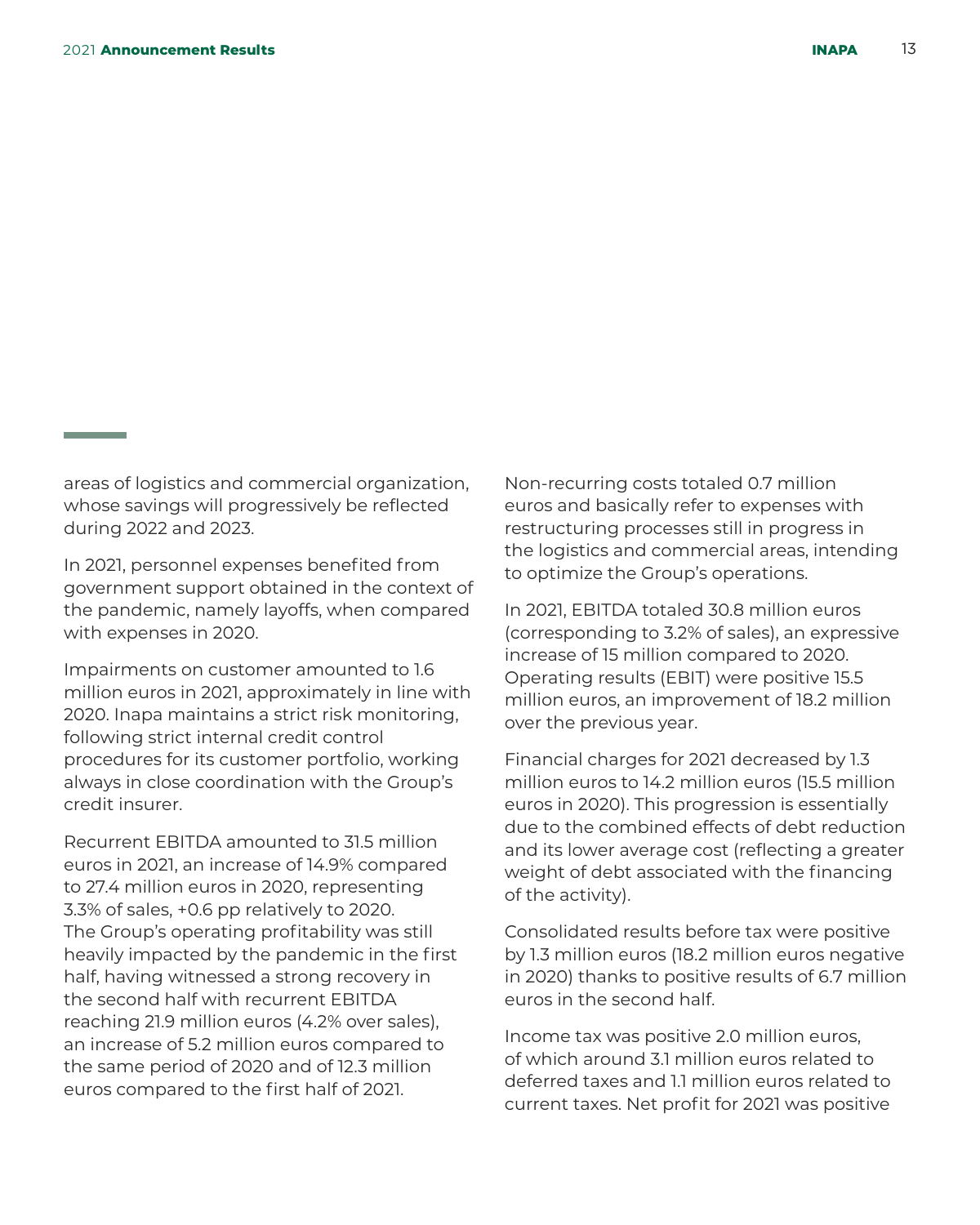by 3.3 million euros, an improvement of 18.8 million compared to 2020.

In 2021, the Group negotiated a factoring contract without recourse for its operations in Germany, which covers the vast majority of customer balances in that geography, so working capital recorded a significant reduction, in the amount of 61.6 million euros compared to December 2020, to 11.4 million euros. Excluding this effect, the downward trend in working capital continued.

This year it was worth mentioning the good performance in inventory management, which reflects the optimization of the logistics network resulting from the consolidation of warehouses.

Consolidated net debt as of 31 December 2021 stood at 262 million euros, 53 million euros less than in 2020. This progression results from the aforementioned effect of recognizing factoring without recourse in German operations, together with the optimization of inventories level and the application of the cash-flow generated by the operations, while ensuring the investments still in progress in the area of information systems, particularly in the replacement of the Group's ERP. Current debt

excluding trade finance, associated to factoring contracts, is around 66.4 million euros, i.e., 24.6% of total gross debt (14.3% in 2020). To note that this ratio is temporarily affected by the consideration as a short-term debt contracted by the Group's German subsidiary, which has already reached an agreement in 2022 to extend the maturity until 2023.

To face the uncertainty of the impact of the Covid-19 pandemic on the activity, the Group raised in 2020 credit lines with the State guarantee, whose maturities were revised in 2021 for some of the contracts, with the extension of the financing terms covered up to 60 months and inclusion of an additional 12-month moratorium.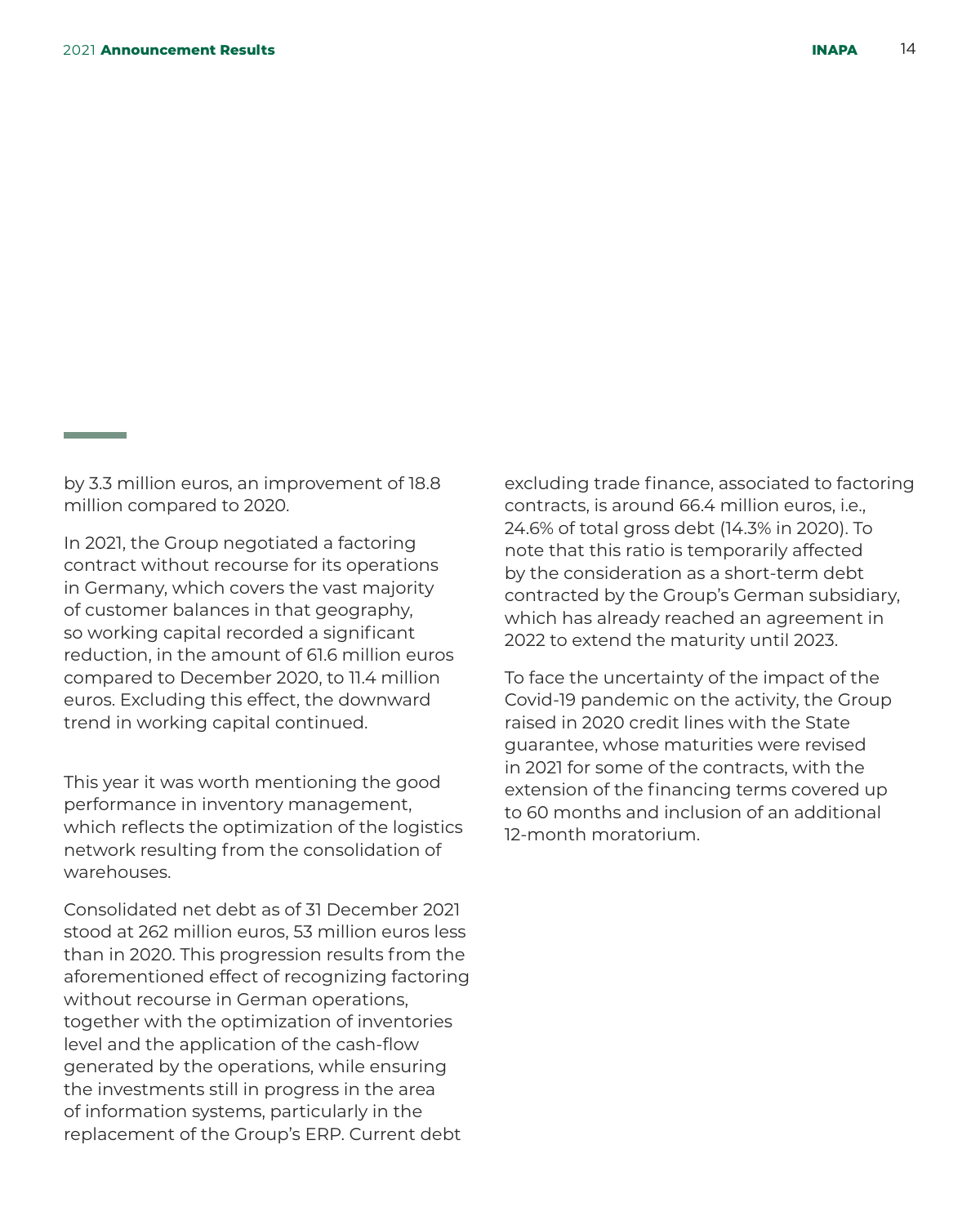### 4.4 Business Areas Performance

The impact of the Covid-19 pandemic outbreak, with periodic confinements and restrictions, has accelerated the change in consumption patterns. Over the last two years, the pandemic has accelerated the change in consumption patterns that has resulted in a growing demand for paper and cardboard packaging, essential for transport, in the agri-food, pharmaceutical and other industries, and for tissue and hygiene products, by offering a safer option in their product category.

Demand for graphic paper for writing and printing remained under pressure from changing habits in the digital era, particularly in the mature markets of North America and Western Europe, as well as changes in behavior in order to prevent the spread of Covid-19 virus, such as telework and teleschool. With the lifting of stricter confinement rules and the economic recovery, demand immediately increased, altough to levels that in 2021 were still below pre-pandemic volumes.

Paper will always be relevant to the global economy and will continue to be irreplaceable for a variety of purposes. There are countless studies that prove the greatest impact and recall of messages transmitted on paper compared to electronic formats, proving that the word written on paper has a tangible and

tactile presence that can never be replaced by the information displayed on screens. It should also be noted that paper is one of the most renewable and recyclable materials in existence, a very relevant issue in the context of growing concern with environmental sustainability.

Regarding the supply side, in 2021 there was a progressive increase in the suppliers' average prices, especially from the second quarter onwards. This evolution is based on a new balance between demand and supply, due to the economic recovery that resulted in a significant increase in demand for paper in Europe, in a context of reduced supply on the part of producers (with several reconditioned paper mills for packaging in 2020/ 2021) and strong limitations on paper imports from other continents, as a result of the constraints felt in the global logistics chain. Additionally, there has been a significant cost increase in several paper production inputs (paper pulp, chemicals, energy), as well as transport, which led to producers reviewing upwards their prices to customers.

Paper distribution continues to be Inapa Group's core business, subject to the market dynamics described above. We continued with the strategy of improving the sales mix,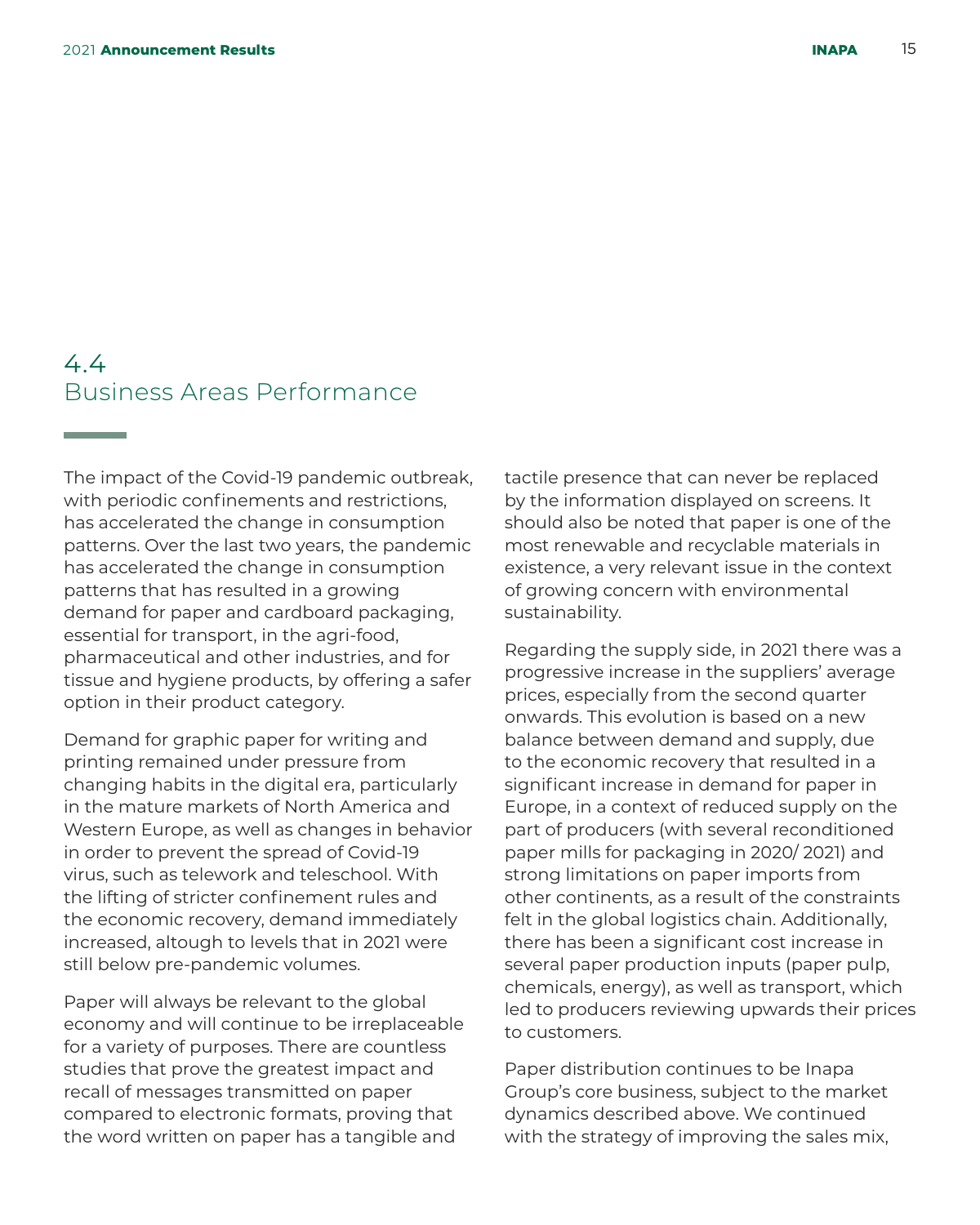through a constant review of the product portfolio to customer needs and reorganization of commercial areas, and with a continued focus on efficiency and productivity of operations, through the systematic adjustment of business models and the organization. Accordingly, we proceeded with the sale and rent back operation of the Markt Schwaben warehouse and the sale of the Porto Salvo warehouse.

The merger of Papyrus Deutschland and Papier Union, under the new name of Inapa Deutschland, took place on June 30, 2020, with the implementation of all synergy initiatives identified in the initial integration plan having been completed in 2021, however the total annual savings will only be fully visible in 2022. Meanwhile, additional cost rationalization measures were identified, particularly in the areas of logistics and commercial areas, which will be implemented throughout 2022, and which will have an impact on a full year basis in 2023.

Paper distribution sales in 2021 when compared to 2020 fell by 6.0% and represent around 89% of the Group's total turnover. Packaging and visual communication businesses grew by 3.8%, having maintained a distinct progression. The packaging business continued to evolve very positively, with growth supported by the e-commerce and agri-food industry and driven by the continuous need for protection products and social distancing, together with a recovery in sales for the traditional sectors of wine, chemistry and cosmetics, among others. As for visual communication, its performance in 2021 continued to be heavily penalized by the Covid-19 outbreak due to the cancellation of major fairs that and despite the economic recovery that has been witnessed, along with a greater willingness to invest on the part of our customers, there was a low flow of orders compared to 2020. Overall, the contribution of complementary businesses to the Group's operating results was very positive.

Inapa remains focused on boosting the cross-selling of packaging materials, visual communication and graphic and office supplies, as a way of increasing its penetration among customers, thus offsetting part of the decrease in paper. In this sense, we continued to explore cross-selling in the packaging area through the sale of hygiene and safety products, in terms of protection and social distancing equipment, sign & display and adhesive & floor marking.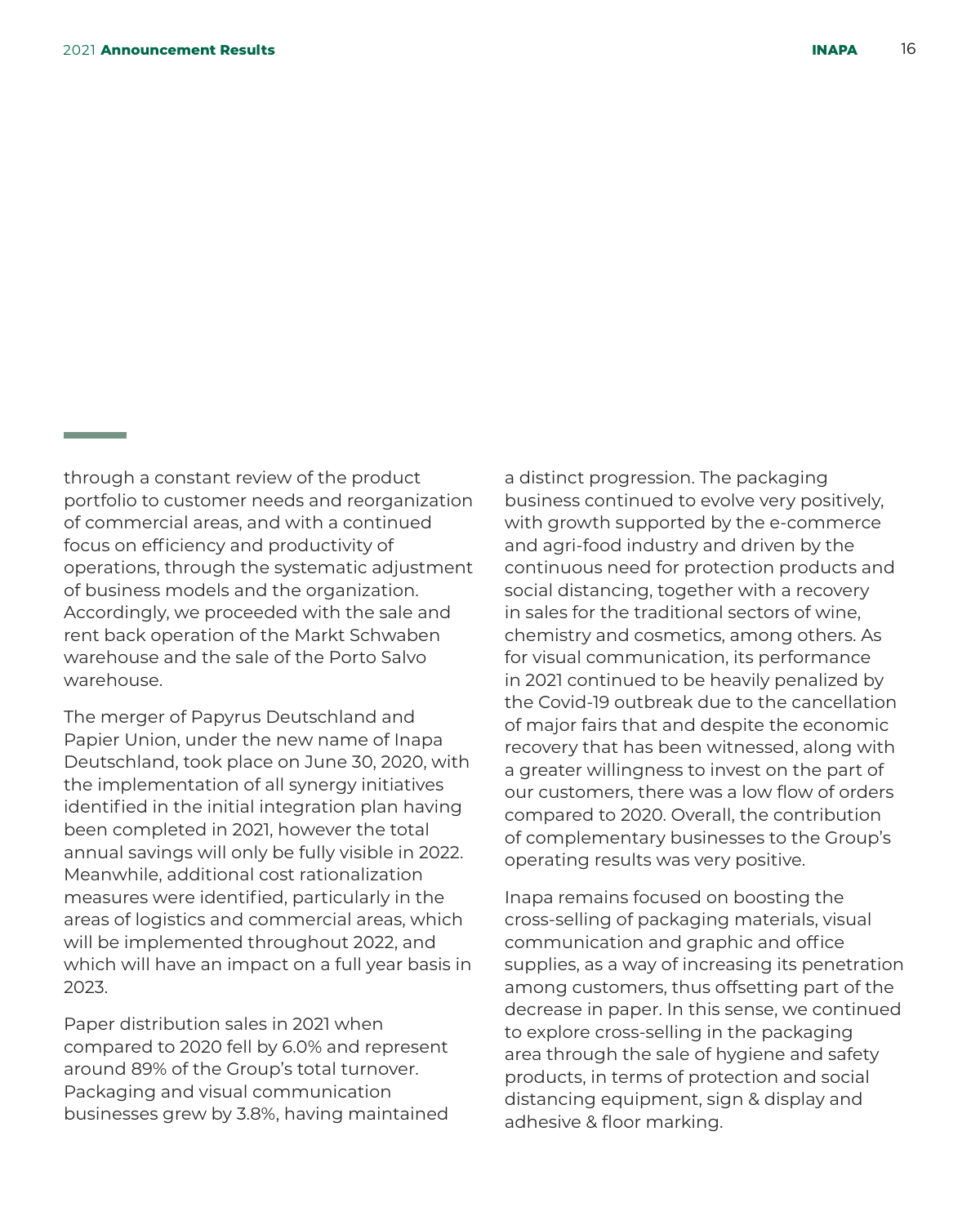In 2021 the turnover of Inapa's paper operations was 855.1 million euros. In the first quarter of 2021, there was still a sharp drop in turnover (in the same period of 2020 the impact of Covid-19 was quite limited), having been seen from the second quarter, with the lifting of confinement measures, to a progressive recovery of activity. For the whole year, Western Europe registered a paper consumption growth of 8.6% compared to 2020, but still below the pre-pandemic 2019 levels. In the European countries where Inapa operates, consumption increased by 7.9% compared to 2020.

Inapa's activity level was affected by the development in Germany, conditioned by the delay in the implementation of the Group's new ERP (SAP S/4 HANA), because of the restrictions imposed on travel in the context of Covid-19, with a direct impact on performance operations of Inapa Deutschland due to the inherent difficulties in the commercial, logistics and customer service areas. With the implementation completed at the end of the first semester, it was possible to recover and improve the service level and efficiency. In 2021, the volume of paper sold by Inapa fell by 7.8% compared to the same period in 2020, to 841 thousand tonnes, having registered a very different evolution between the first



half of the year, with a drop of 14.6%, and the second half, where the volume remained in line with the previous year. The evolution of volumes also reflects Inapa's strategic positioning, favoring margin over volumes. In terms of value, sales amounted to 855.1 million euros (-6.0% compared to 2020), here also having registered a very different behavior in the first half, with a drop of 16.0% compared to the same period of 2020 , while on the second half there was an increase of 5.0%, as a result of the recovery in volumes along with price increases, more relevant essentially from the last quarter onwards.

Throughout the year, we continued to explore cross-selling opportunities for packaging solutions, hygiene and safety products, regarding protection and social distancing equipment, sign & display and adhesive & floor marking, among others.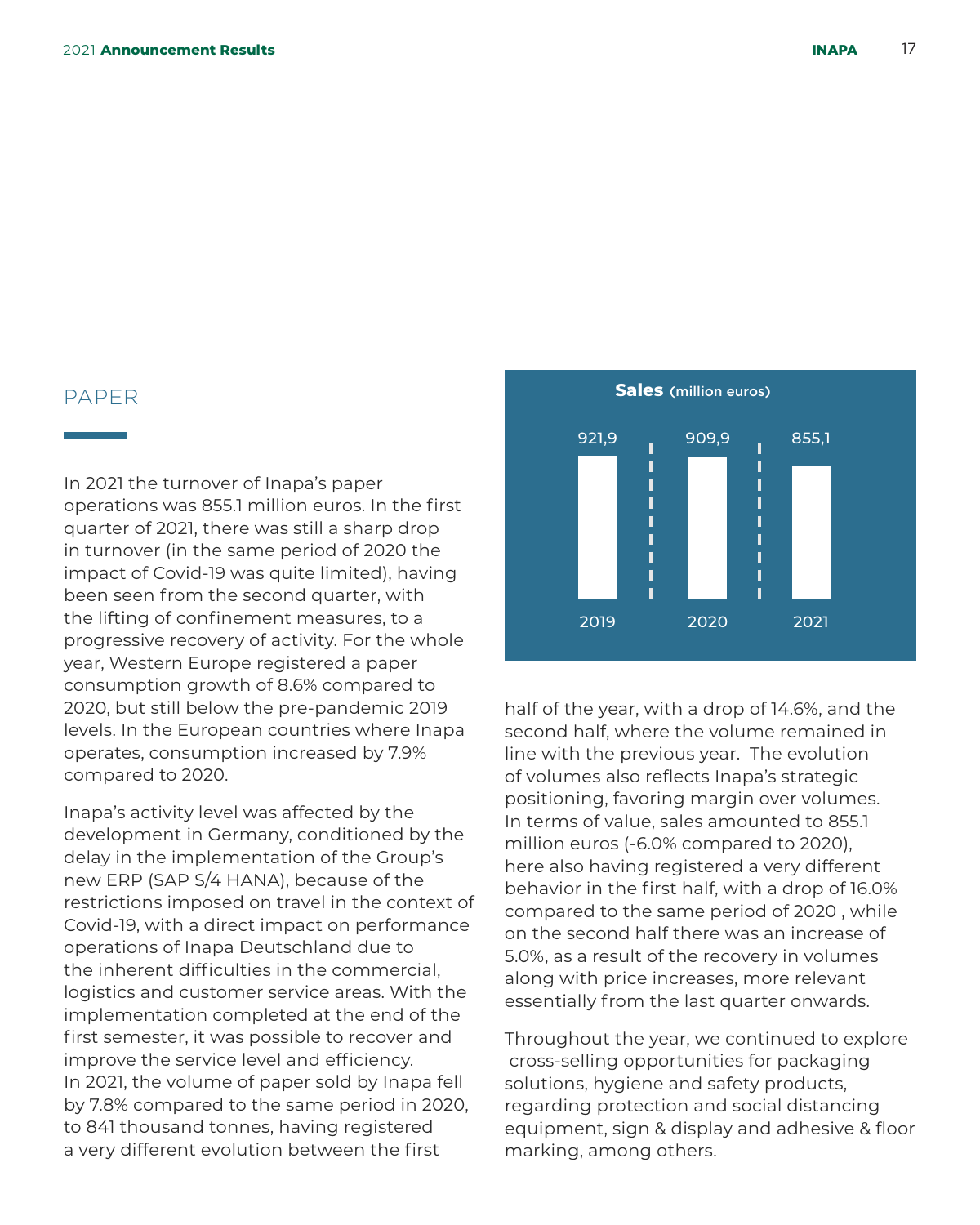The performance in Germany in 2021 was strongly impacted by the aforementioned delay in the implementation of SAP S/4HANA, as a result of the restrictions imposed on travel in the context of Covid-19. In fact, the delay in implementing SAP had a direct impact on Inapa Deutschland's operational performance, with difficulties in the logistics area, perceived both on the top line (as a result of lower service level and customer satisfaction led to a loss of volumes and market share) and costs (added costs during implementation and delay in implementing the optimization measures planned in the logistics area, only possible after SAP is fully operational in all warehouses). This situation put strong pressure, albeit for a limited period in time, on the company's profitability. With the completion of SAP's implementation at the end of the first half of 2021, there was a progressive recovery of activity, although it was not enough to fully offset the impacts of the beginning of the year. Meanwhile, additional optimization measures have already been identified in the areas of logistics and commercial organization, whose savings are estimated to be reflected, progressively, between 2022 and 2023.

In France, the benefits of the consolidation operation through the acquisition of Papyrus France are currently fully implemented. The maintenance of price discipline and the strict control of sales conditions continue to allow that, despite the drop in volumes, the gross margin had a very positive progression, compared to the same period of the previous year. This commercial dynamic, combined with a reduction in costs with the synergies obtained in the merger, resulted in a sharp increase in profitability levels with a Re-EBITDA margin level above the market average.

Inapa maintained its focus on improving the sales mix, which, together with a context of strong price increase by producers (due to the cost of production factors such as pulp, energy…), transmitted to customers in view of the new balance between demand and supply, allowed it to increase the average sales price and the gross margin during 2021.

Operations remain focused on the constant improvement of efficiency levels and looking for new ways to optimize our operations. In 2021, significant savings in operating costs were achieved, fully benefiting from the reorganization of the logistics and distribution network in the Paris area, as well as the restructuring implemented in the first quarter of 2021 in Spain and the partial capture of synergies from the merger plan of the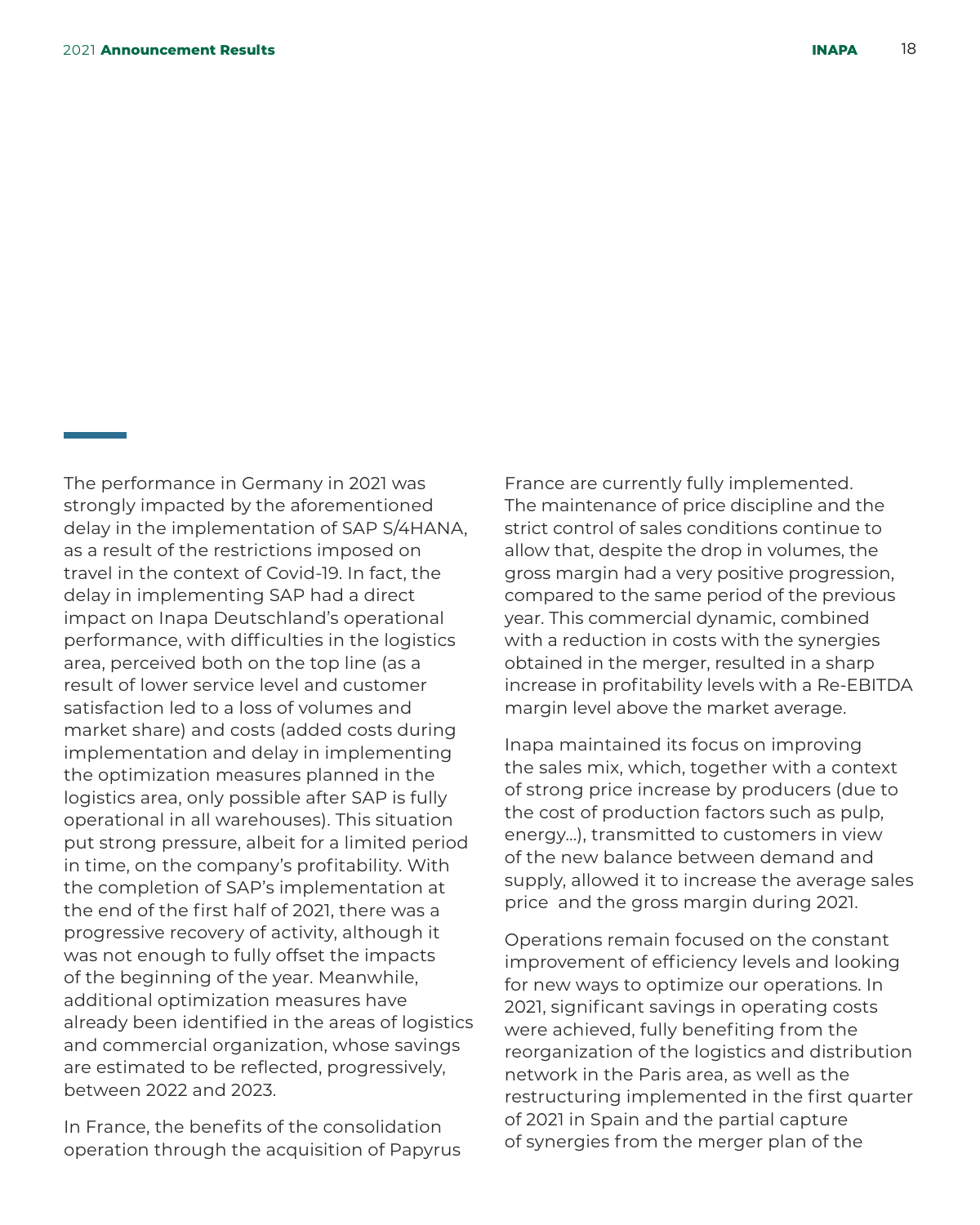operations in Germany, ongoing throughout the year. In 2021 there was a strong decrease in government support obtained, namely layoffs, despite the still feeble recovery of the market.

Operating results (EBIT) in the paper business were positive 14.9 million euros, representing 1.7% of sales (negative 3.0 million euros in 2020).

In short, despite the impacts of the Covid-19 pandemic outbreak, still felt in the first months, and the delays in the implementation of the new ERP in Germany, with a direct impact on operational performance, we witnessed a clear recovery in consumption from the second half of the year , in addition to an increase in margins and a reduction in operating costs during the year, as a result of the savings inherent to the different restructuring measures implemented.

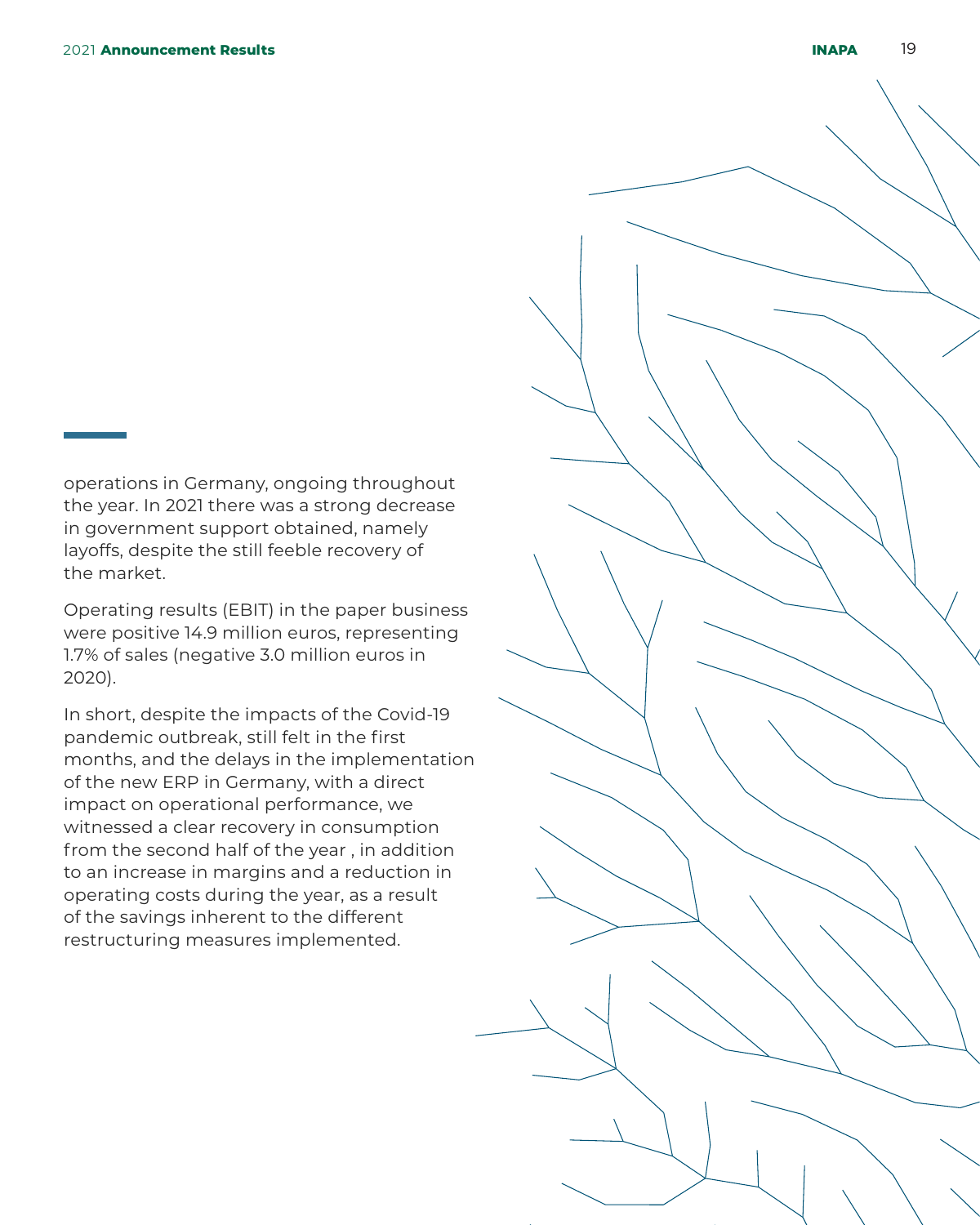#### PACKAGING

In 2021 the turnover of Inapa's packaging operations was 79.5 million euros. According to CEPI (Confederation of European Paper Industries) statistics, it is estimated that in 2021 the global production of packaging solutions grew by around 7.1% compared to 2020, reaching the highest value ever. The structural divergence between the graphics sector and the production of packaging paper continued, with the packaging market share representing 58.7% of the total production of paper and board (58.2% in 2020).

The production of transport packaging and corrugated cardboard boxes grew by around 7.8%, driven by the e-commerce boom, while the production of packaging paper – used in the production of bags – increased around 11.7%, benefiting from the substitution effect resulting from the community phase-out rules for plastic packaging. The packaging sector, influenced by a general concern for sustainability and environmental protection, continued to invest in the research and development of new solutions that can replace plastic such as thermal packaging, packaging for food or lightweight packaging that can be used in a variety of uses, like agri-food or cosmetics, among others.



Periodic confinements and restrictions due to the covid-19 pandemic have accelerated the change in consumption patterns that resulted in a growing demand for products for the health sectors (hygiene, protection and safety equipment), agri-food and food processing and packaging for the e-commerce or shipping boxes (food, medicine, etc.). In 2021, with the advancement of vaccination campaigns and the economic recovery, there was a recovery in sales to the cosmetics, automotive and electronics industry.

In Germany, we continued to work on the strategy of promoting the different ranges of products in our portfolio, particularly in the area of e-commerce and maritime transport solutions, one of the fastest growing areas in the German packaging market, as well as in the sale of standard Inapa Packaging products (Stop Gliss solutions, among others). As a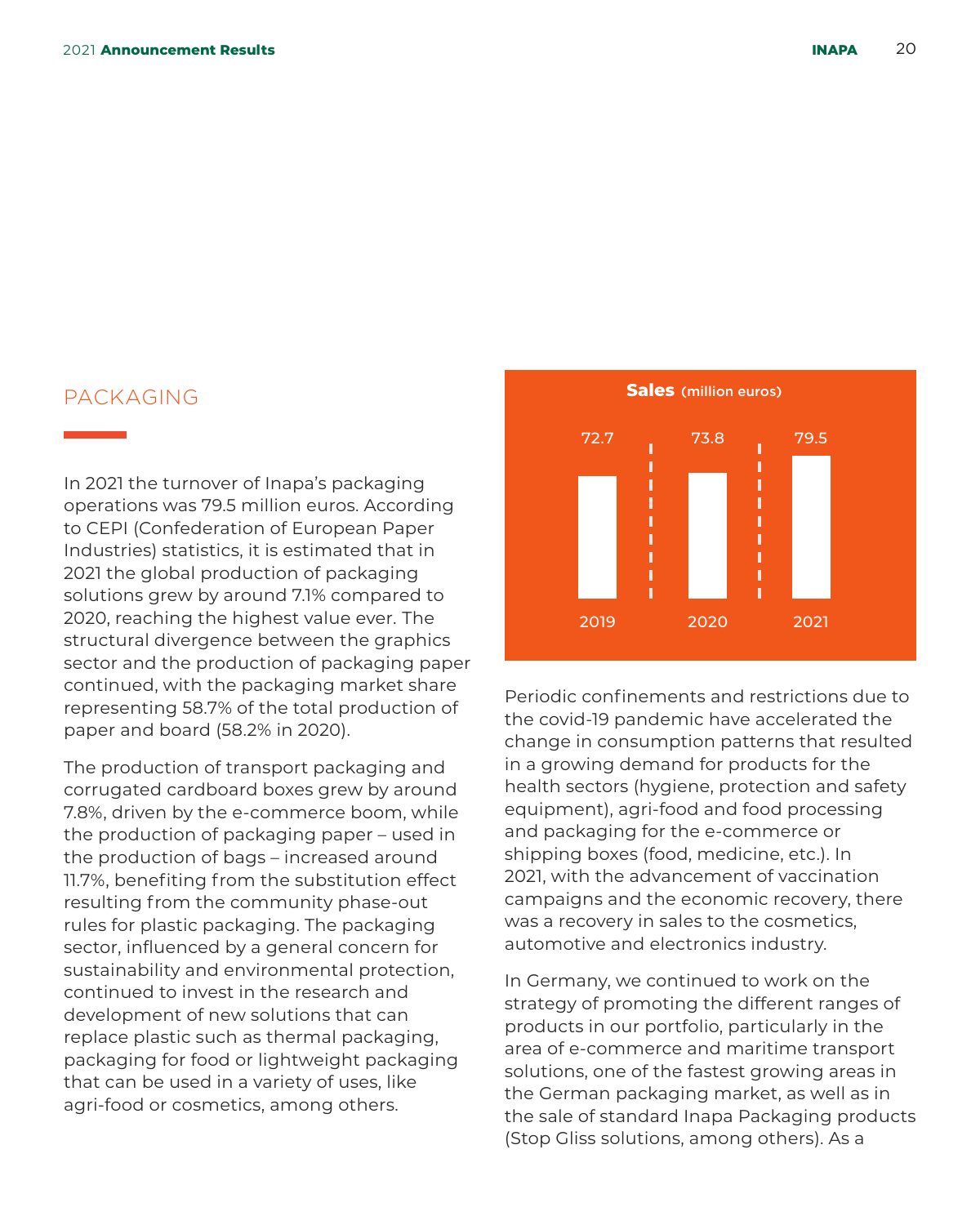result of promotional campaigns carried out in the past, there was a significant increase in demand for tailor-made solutions, which has led to intensive use of the production facilities in Wimsheim. In mid-year the operation transitioned to the Group's new ERP (SAP S/4HANA).

In France, Inapa maintains its position as a reference player in the market. In 2021, in a particular context linked to the pandemic and price increases by suppliers, operations maintained a very positive growth, supported by the new opportunities that emerged with the health crisis in the areas of e-commerce and the demand for protective equipment and packaging for hydroalcoholic gel, together with an increase in the supply of foodstuffs and a resumption of sales in the wine, chemical and cosmetics sectors, among others. Operations maintained a very strong business development capacity thanks to the range of more than 5,000 product references that we make available to the market through different sales channels (commercial team, telesales, web). Sales team continued to focus on finding new customers through market prospection and marketing campaigns.

In Portugal, the operation continued to pursue an intense and focused organic growth agenda, where we recorded a strong sales increase driven by the diversification of the customer portfolio (in particular in the key & major accounts channel) and entrance into new market segments as well as investing in customized solutions and engineered packaging. Strong sales growth associated with cost control and increased productivity allowed to achieve high efficiency levels.

Operating results in the packaging business were 4.4 million euros, representing 5.5% of sales (3.1 million euros and 4.2% in 2020). The substantial and sustained improvement in the EBIT margin in 2021 is once again a reflection of the positive impacts of protecting the gross margin through a very disciplined pricing policy, despite the pressure on producers' prices due to the increase in the cost of raw materials.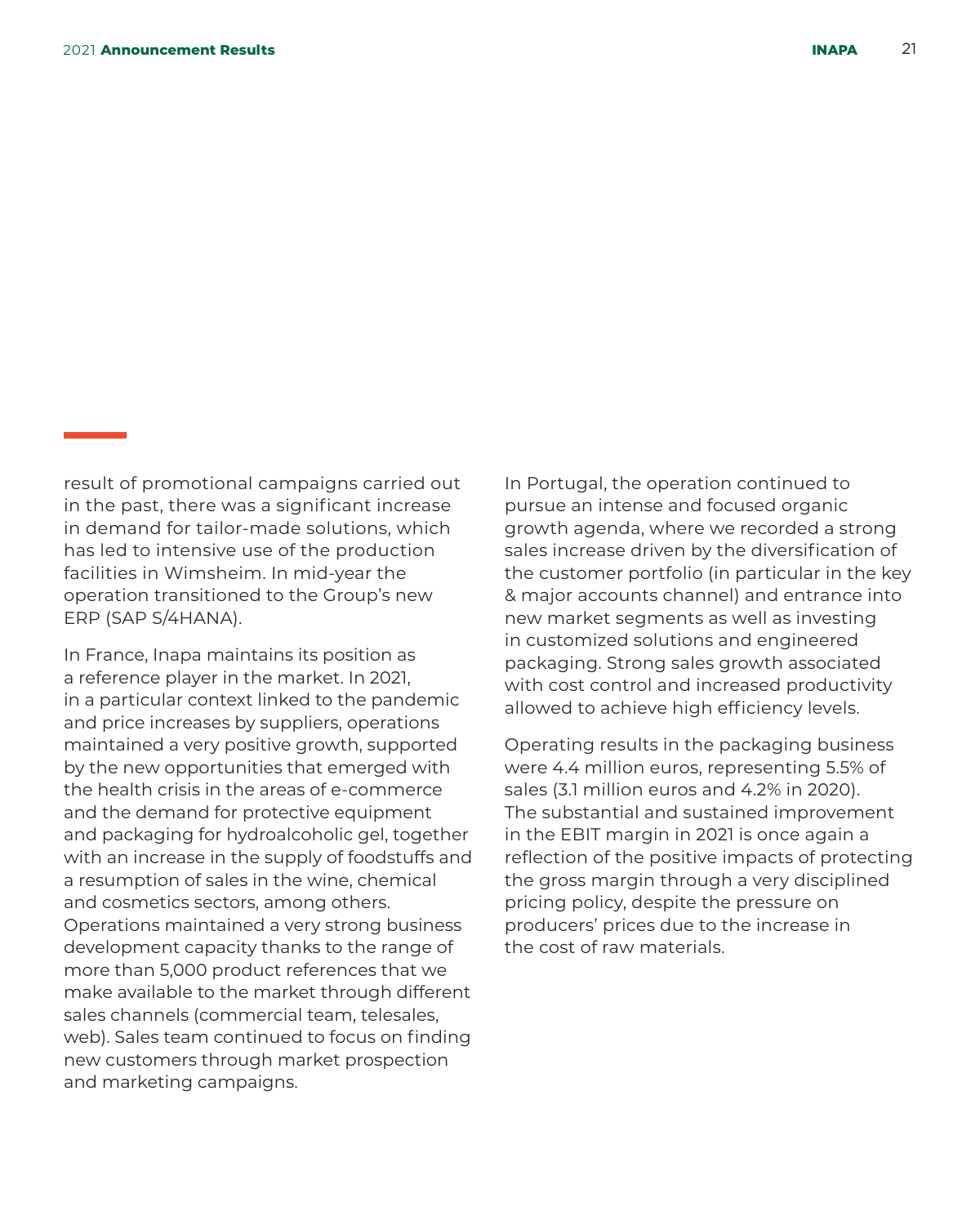### VISUAL COMMUNICATION

In 2021 the turnover of Inapa's visual communication operations was 30.1 million euros. In 2021, the visual communication business was, on the one hand, still marked by the cancellation of major specialty fairs, but on the other hand saw the emergence of some new trends, namely the exponential growth of the print-on demand business model, the concern with sustainability (eg replacing canvas with fabrics, with polyester), the story telling and new printing technologies.

In this context, it was witnessed a slight recovery in the market from March onwards, which, in conjunction with a more intensive plan of visits to customers and marketing campaigns (demos, newsletters, promotions, etc.), allowed to grow in all business segments, with the exception of the LFP (Large Format Printing) segment and its hardware and inks components, which maintained a lower flow of orders compared to the same period in 2020.

In Germany, despite the more prolonged effects of the confinements and the transition to the Group's new ERP (SAP S/4HANA), the operation remained focused on organic growth supported by the promotion of



different initiatives to diversify the customer portfolio and on marketing campaigns, thus achieving a turnover in line with the same period in 2020. At the end of October it was already possible to organize an open-house event at our facilities, with a very positive impact on sales, namely in the LFP segment.

In Portugal, despite the relative margin having been leveraged by the focus on brands and products with greater added value and the diversification of the equipment portfolio and printing media (as a result of the signing of new distribution contracts and the launch of new products), the impact of the pandemic produced a sharp drop in sales, demand and investment in visual communication.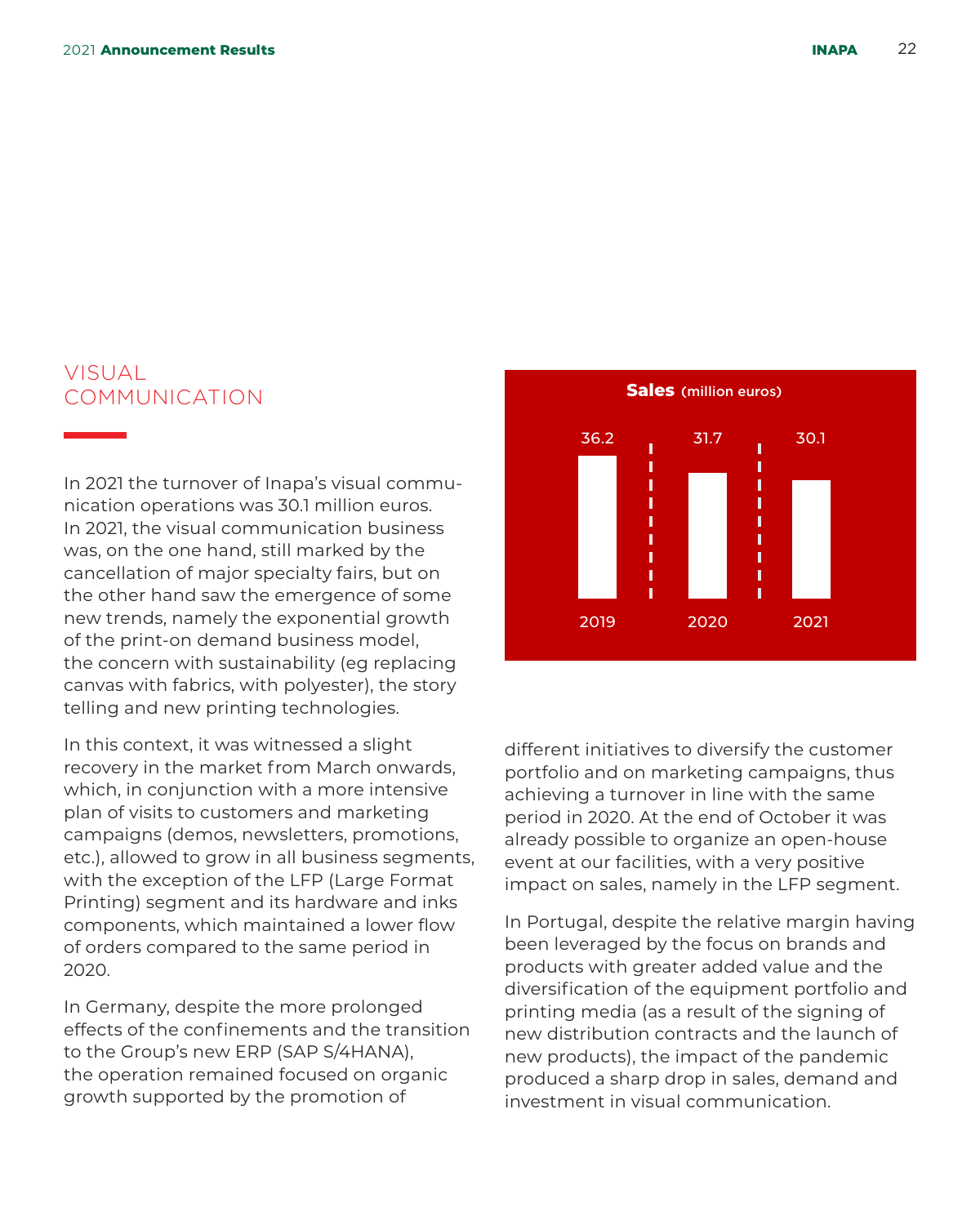In 2021, Inapa maintained a greater focus on the diversification of the sales mix towards higher value-added products, such as specialty media, which, despite the drop in activity, led to an increase in operating results to 0.8 million euros, representing 2.8% of sales (0.3 million euros and 1.0% in 2020).

Inapa remains well positioned in terms of geographic coverage and the investment made in recent years, in terms of the internal sales and technical support structure, allowing to continue to develop the visual communication business area in a sustainable way through organic growth, and will continue to keep an eye out for opportunities that can stimulate growth through acquisitions.

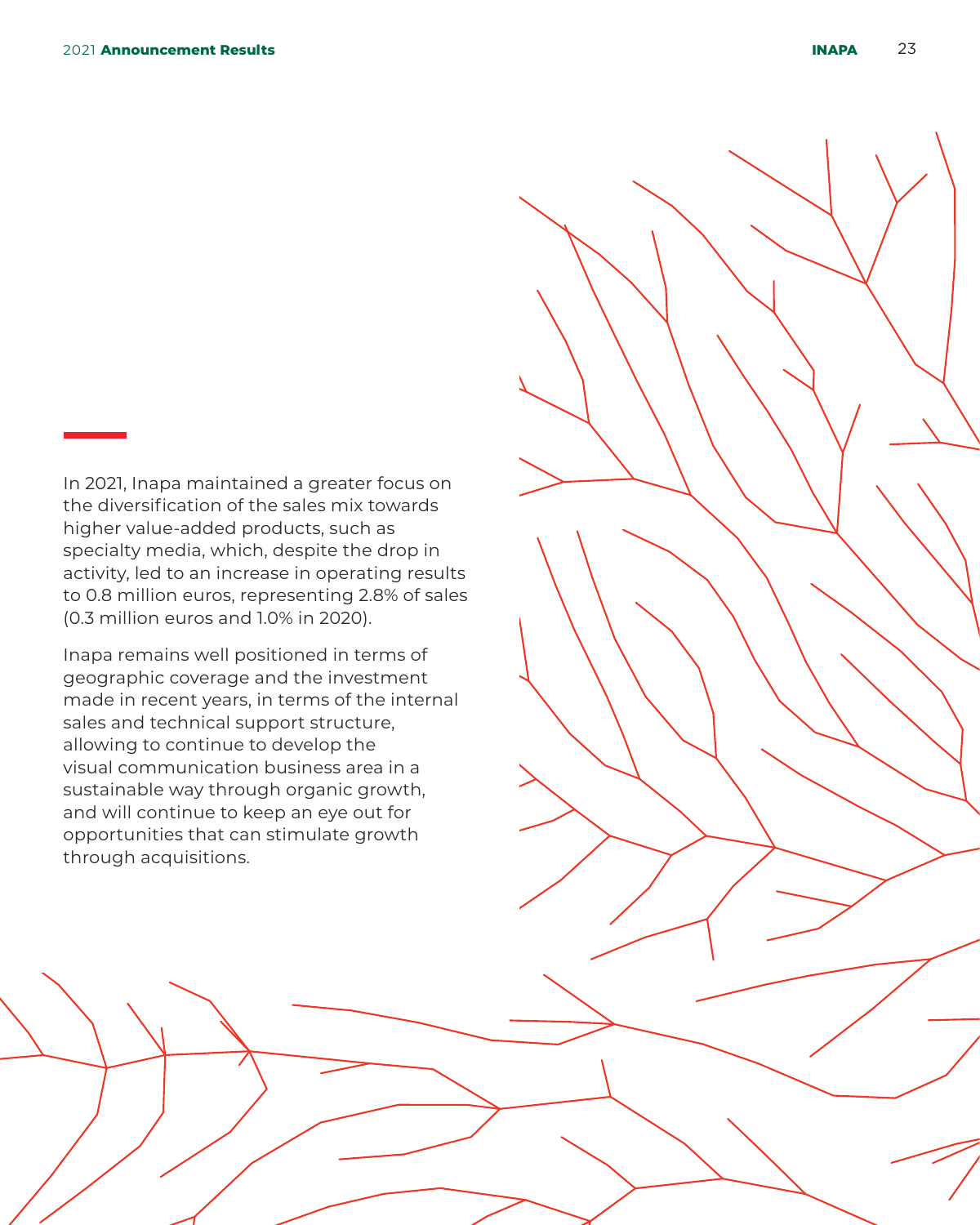### 4.5 Outlook for 2022

The pandemic continued to have a relevant economic impact in the first months of 2021, despite the substantial additional fiscal policy measures announced.

The containment measures in the first half of 2021 were significantly stricter than expected, and from the end of the semester there was a progressive opening of the economies with the inherent recovery resulting in a recovery of consumption in the most affected business areas (graphic paper, office paper and viscom), albeit at levels that still fell short of pre-pandemic levels.

The Covid-19 pandemic outbreak has substantially changed the business structure of many industries worldwide, as most populations have been forced to adopt very different lifestyles over the years 2020 and 2021, where confinement, closure retail, hotels and restaurants, home office and online schools, among others, have become the new normal.

In the paper industry, along with the trend towards digitization that we have been witnessing, sustainability issues and energy trends, major transformations have taken place: (i) widespread fall in demand for coated and uncoated papers for the printing industry, schools or offices, as a result of

the confinement measures implemented, (ii) the increase in e-commerce that occurred as the confinements were driving an increasing transition to online shopping due to the structural change in consumption habits, and (iii) opportunities created in the packaging area with the growing demand for products for the food and health industries, etc.

We still do not have full visibility on the medium-term impact of the pandemic on the sectors in which we operate, and we should at least anticipate the maintenance of the trend towards digitization, which has been felt.

During the first months of 2021, and taking into account the decline in consumption, paper producers kept prices stable. However, with continued pressure from raw material costs, associated with higher energy and chemical costs, we once again witnessed a general increase in prices from the second quarter onwards. This increase is supported by a higher rate of production capacity utilization induced by the closure or conversion of paper mills and by the disruption of global logistics chains, affecting the import of paper from other continents. These increases became more relevant from the fourth quarter onwards, having already reached very significant values, between 30% and 40%.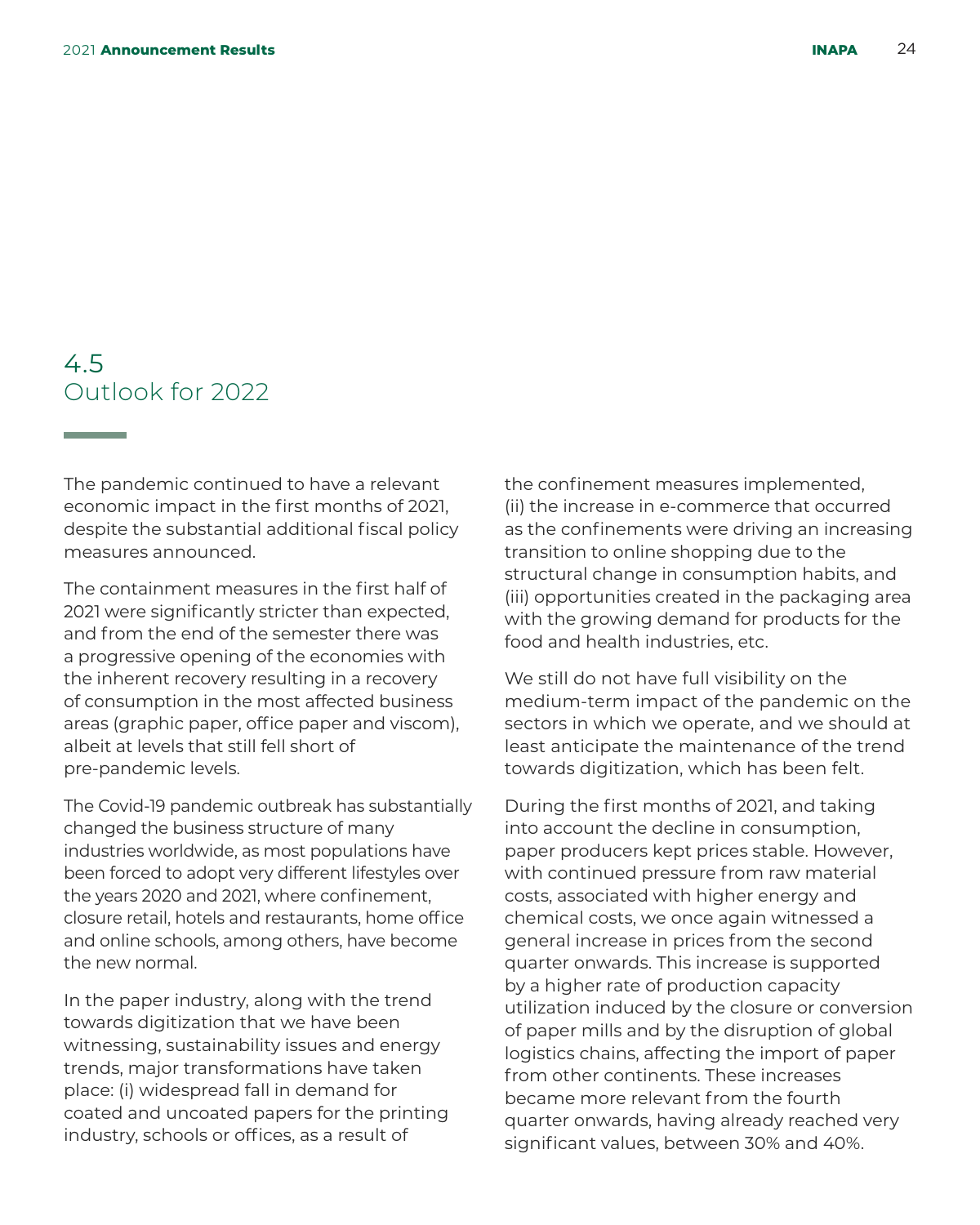<u> Tanzania (</u>

The current war in Ukraine will certainly have repercussions not only on rising energy costs, but also on the supply of wood and pulp to European paper manufacturers, which will lead to additional pressure on prices in the medium and long term, which is still difficult to evaluate at this stage.

As a result of the longer confinement measures in Germany and the consequent travel restrictions that were imposed over the last year, the transition period to the new ERP in this geography was extended beyond what was initially planned, with repercussions on commercial and logistical activities throughout the first half of 2021. These operational difficulties resulted in a decrease of around 63 million euros in turnover in this geography, while in the remaining countries the activity level showed a positive growth trend. With the ERP migration conclusion, operations have progressively resumed the activity level in Germany, where we expect to recover market share during 2022.

Inapa will maintain its focus on improving the margin, through both the optimization of the product-mix (stimulating sales of higher value-added products and through electronic channels), and a very disciplined pricing policy. This vector is a fundamental pillar of Inapa's

strategy in the future, even in a context of strong price increases by producers.

The creation of an organizational structure remains a key line of action, with reduced operating costs, leveraging scale and focusing on flexibility. Operations will continue with the German integration plan, where we have already achieved significant cost reductions, and there is still great potential in the medium term.

As mentioned above, Inapa continues with the implementation of the Group's new ERP (SAP 4/HANA). After completing the implementation in Germany in the first half, in the second half we continued with the implementation in Belgium and Portugal, and in 2022 will be moving forward with the roll-out to the other geographies.

In addition to the obvious benefits of reducing costs and increasing productivity, the harmonization of processes and systems in all the Group's operations will enhance the Group's strategy of creating shared centers for some functions, already initiated at the end of 2020. Also worth mentioning the transformational impact on our IT application ecosystem, significantly reducing its complexity and maintenance effort and increasing its resilience.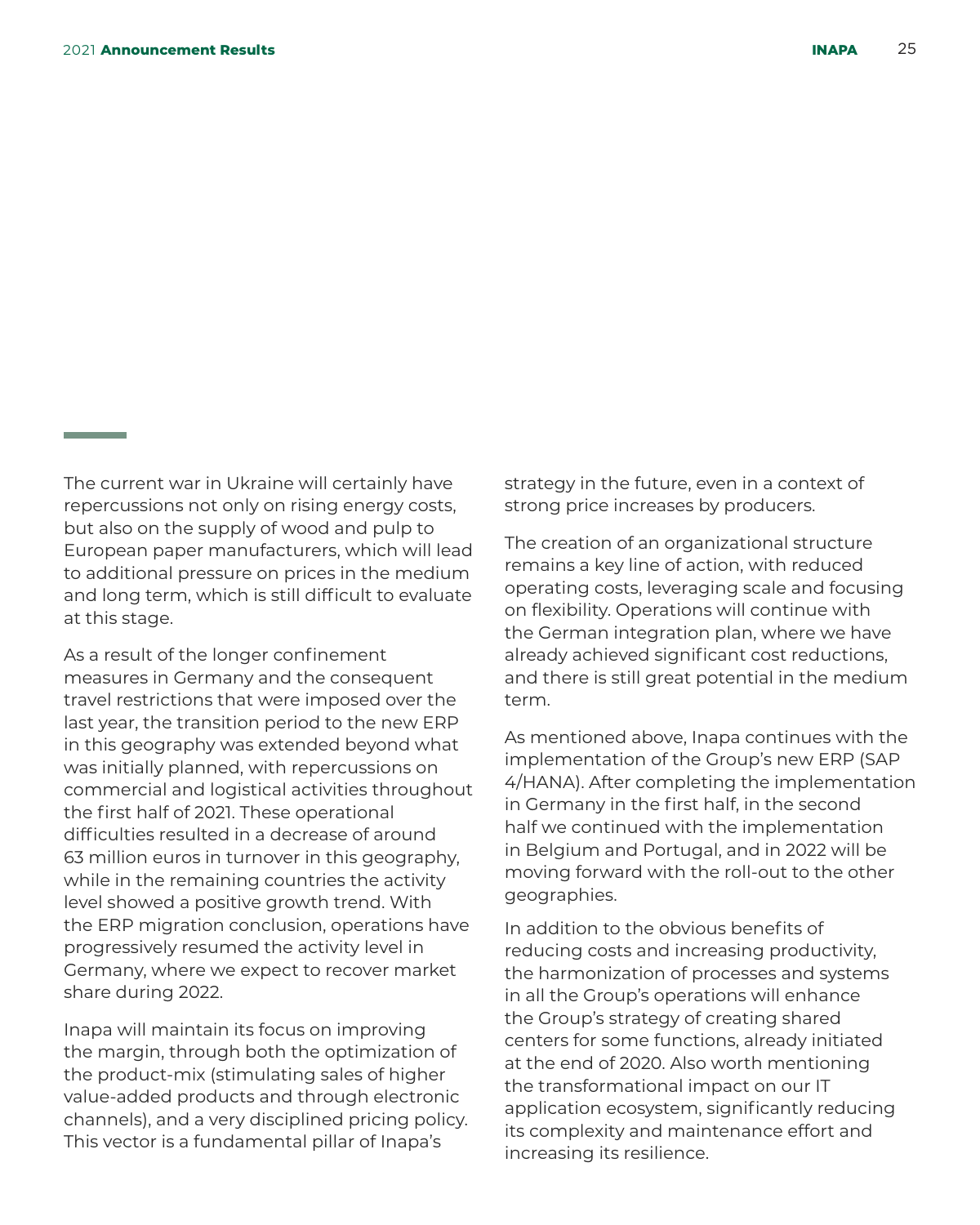Inapa will also continue to invest in the packaging and visual communication businesses, promoting organic growth through greater penetration in the markets where it operates and the reinforcement of cross-selling. Given that these businesses are characterized by high fragmentation, Inapa will also actively pursue investment opportunities that present prospects for growth, profitability and value creation in line with the Group's standards.

Operations will maintain a disciplined approach on working capital management, which is particularly important in a context where there is still some volatility. This initiative, combines with the management of Covid-19 treasury relief funds, whose maturities were reviewed in 2021 for some of the contracts, with the extension of the financing terms covered up to 60 months and the inclusion of an additional moratorium of 12 months, allowing to anticipate, in the current context of progressive recovery of activity, the maintenance of the treasury balance.

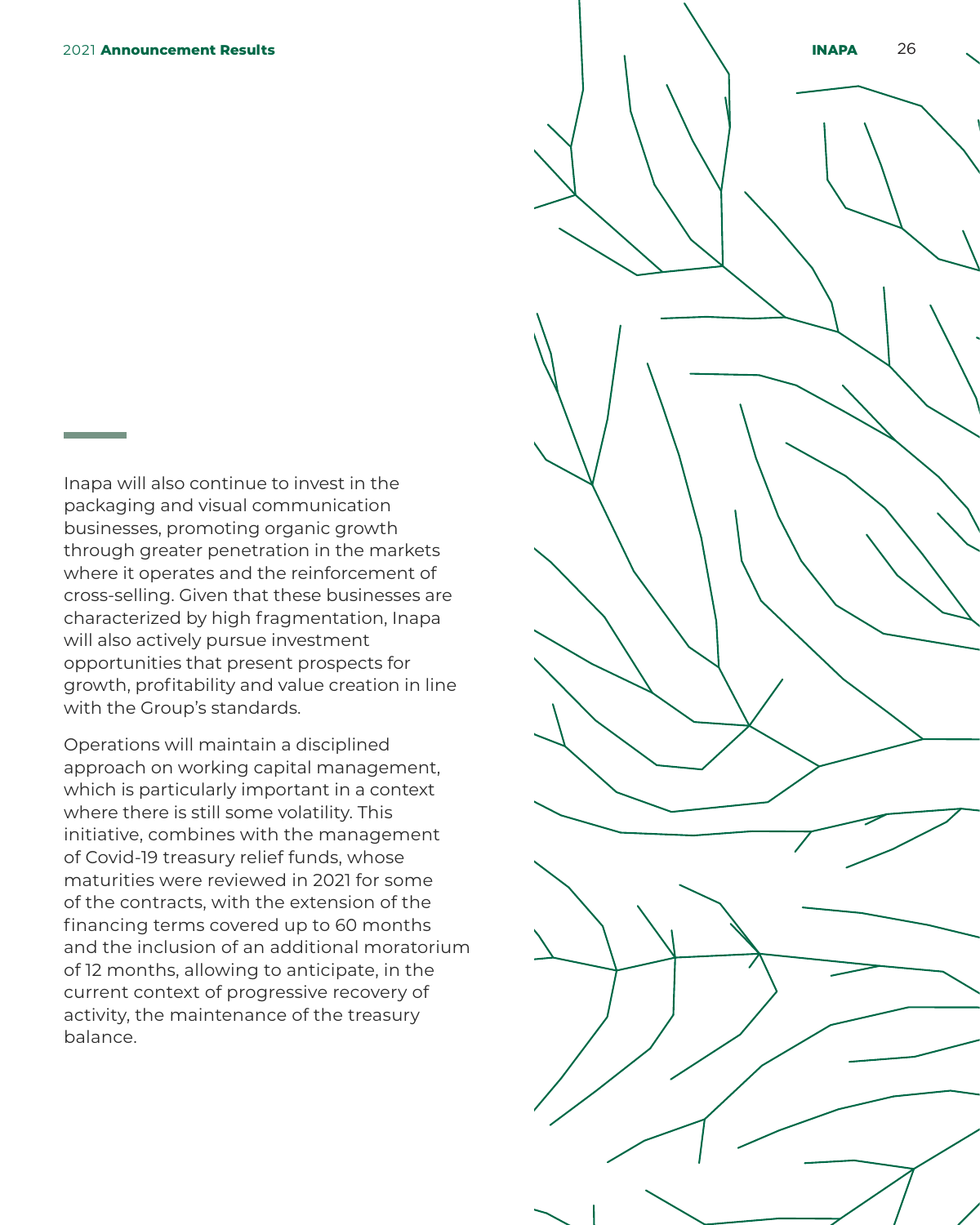# **OF** Consolidated Accounts

#### INAPA - Investimentos, Participações e Gestão, SA

CONSOLIDATED INCOME STATEMENT AT DECEMBER 31, 2021 AND DECEMBER 31, 2020 (Amounts in thousands of Euros)

|                                                                        | <b>DECEMBER 31,</b><br>2021 | 2 <sup>nd</sup> HALF<br>2021* | <b>DECEMBER 31,</b><br>2020 | 2 <sup>nd</sup> HALF<br>2020* |
|------------------------------------------------------------------------|-----------------------------|-------------------------------|-----------------------------|-------------------------------|
| <b>Tonnes*</b>                                                         | 841.225                     | 448.303                       | 912,589                     | 452,615                       |
| Sales and services rendered                                            | 980,911                     | 527,896                       | 1,030,415                   | 503,472                       |
| Other income                                                           | 12,506                      | 6,596                         | 10,844                      | 4,586                         |
| <b>Total income</b>                                                    | 993,417                     | 534,492                       | 1,041,259                   | 508,058                       |
| Cost of sales                                                          | $-782,581$                  | $-421,495$                    | $-832,172$                  | $-403,292$                    |
| Personnel costs                                                        | $-94.096$                   | $-48.746$                     | $-105.114$                  | $-54,804$                     |
| Other costs                                                            | $-85,952$                   | $-42,912$                     | $-88,148$                   | $-42,524$                     |
| <b>Operating results before</b><br>depreciations and e amortizations   | 30,789                      | 21,339                        | 15,826                      | 7,438                         |
| Depreciations and amortizations                                        | $-15,304$                   | $-7,435$                      | $-18,511$                   | $-8,959$                      |
| <b>Operating results</b>                                               | 15,484                      | 13,904                        | $-2,685$                    | $-1,521$                      |
| Gains / (losses) in associates                                         | 655                         | 668                           | $-97$                       | $-23$                         |
| Net financial function                                                 | $-14,807$                   | $-7,825$                      | $-15,447$                   | $-7,282$                      |
| Net profit before income tax                                           | 1,332                       | 6,747                         | $-18,230$                   | $-8,826$                      |
| Income tax                                                             | 1,982                       | $-417$                        | 2,776                       | 1,788                         |
| Net profit / (loss) for the period                                     | 3,314                       | 6,330                         | $-15,454$                   | $-7,038$                      |
| <b>Attributable to:</b><br>Shareholders of the company                 | 3,314                       | 6,330                         | $-15,454$                   | $-7,038$                      |
| Earnings per share on continuing operations<br><b>Basic</b><br>Diluted | (0.0063)<br>(0.0048)        | (0.0120)<br>(0.0093)          | (0.0294)<br>(0.0226)        | (0.0134)<br>(0.0103)          |

\* Non audited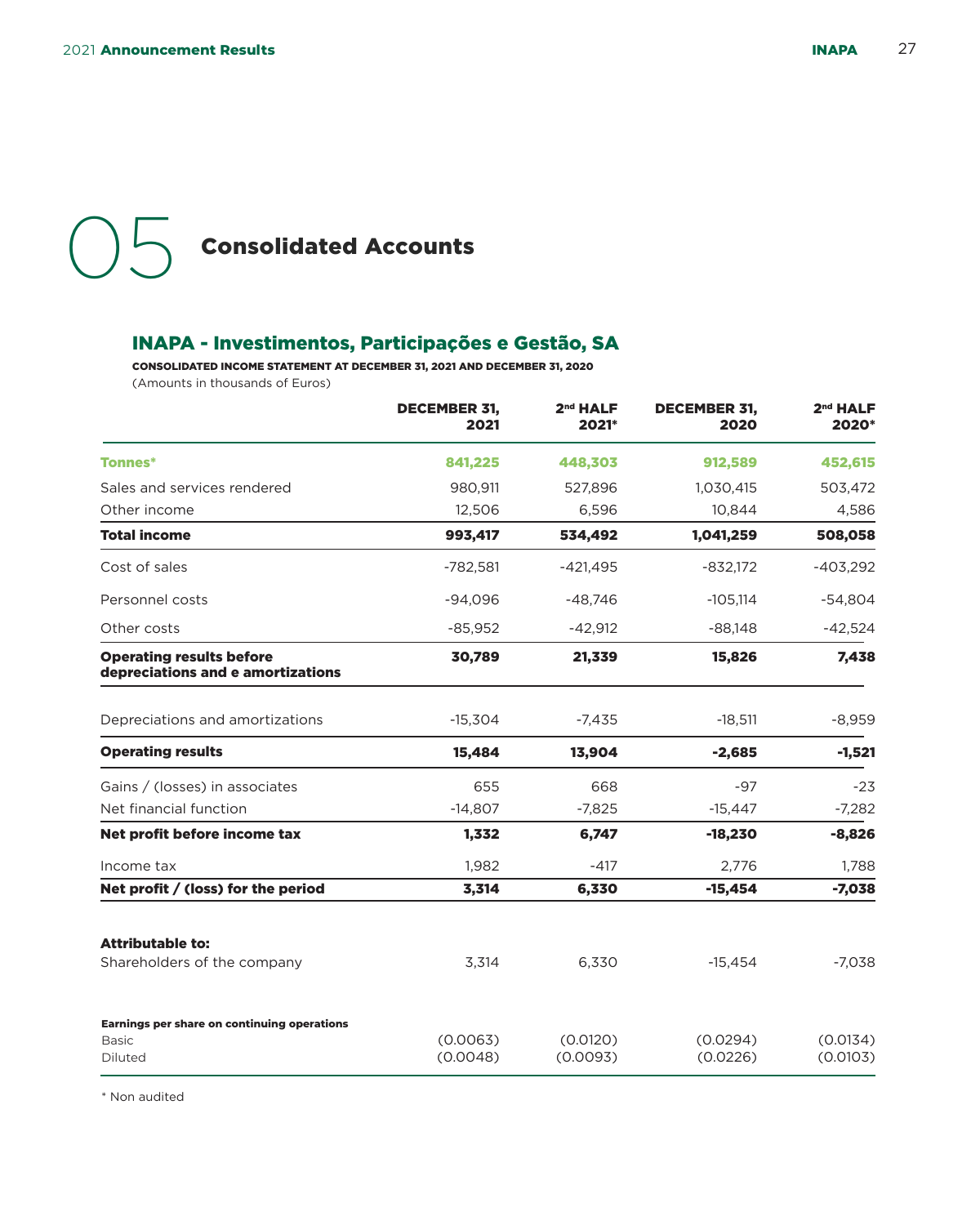#### INAPA - Investimentos, Participações e Gestão, SA

CONSOLIDATED STATEMENT OF FINANCIAL POSITION AS OF DECEMBER 31, 2021 AND DECEMBER 31, 2020 (Amounts in thousands of Euros)

|                                             | <b>DECEMBER 31, 2021</b> | <b>DECEMBER 31, 2020</b> |
|---------------------------------------------|--------------------------|--------------------------|
| <b>Assets</b>                               |                          |                          |
| <b>Non current assets</b>                   |                          |                          |
| Tangible fixed assets                       | 57,390                   | 69,518                   |
| Goodwill                                    | 232,620                  | 232,620                  |
| Right of use                                | 33,105                   | 31,538                   |
| Intangible assets                           | 125,471                  | 121,724                  |
| Investments in associate companies          | 2,260                    | 2,385                    |
| Assets at fair value through profit or loss | 120                      | 119                      |
| Other non current assets                    | 3,373                    | 3,514                    |
| Deferred taxes assets                       | 37,148                   | 33,584                   |
| <b>Total non current assets</b>             | 491,487                  | 495,003                  |
| <b>Current assets</b>                       |                          |                          |
| Inventories                                 | 55,032                   | 62,212                   |
| Trade receivables                           | 65,801                   | 115,621                  |
| Tax to be recovered                         | 6,642                    | 11,892                   |
| Other current assets                        | 59,275                   | 33,262                   |
| Cash and cash-equivalents                   | 7,982                    | 9,354                    |
| <b>Total current assets</b>                 | 194,734                  | 232,341                  |
| <b>Total assets</b>                         | 686,221                  | 727,344                  |
| <b>SHAREHOLDERS' EQUITY</b>                 |                          |                          |
| Share capital                               | 180,135                  | 180,135                  |
| Share issue premium                         | 431                      | 431                      |
| Reserves                                    | 19,782                   | 20,214                   |
| Retained earnings                           | $-46,240$                | $-30,786$                |
| Net profit for the period                   | 3,314                    | -15,454                  |
| <b>Total shareholders' equity</b>           | 157,422                  | 154,540                  |
| <b>LIABILITIES</b>                          |                          |                          |
| <b>Non current liabilities</b>              |                          |                          |
| Loans                                       | 183,408                  | 221,462                  |
| Deferred tax liabilties                     | 48,618                   | 47,670                   |
| Provisions                                  | 5,648                    | 7,119                    |
| <b>Employees benefits</b>                   | 21,780                   | 24,316                   |
| Other non current liabilities               | 17                       | 58                       |
| <b>Total non current liabilities</b>        | 259,472                  | 300,625                  |
| <b>Current liabilities</b>                  |                          |                          |
| Loans                                       | 86,387                   | 102,921                  |
| Trade payables                              | 109,470                  | 104,857                  |
| <b>Tax liabilities</b>                      | 28,831                   | 31,011                   |
| Provisions                                  | 1,542                    | 7,179                    |
| Other current liabilities                   | 43,098                   | 26,211                   |
| <b>Total current liabilities</b>            | 269,327                  | 272,179                  |
| Total shareholders' equity and liabilities  | 686,221                  | 727,344                  |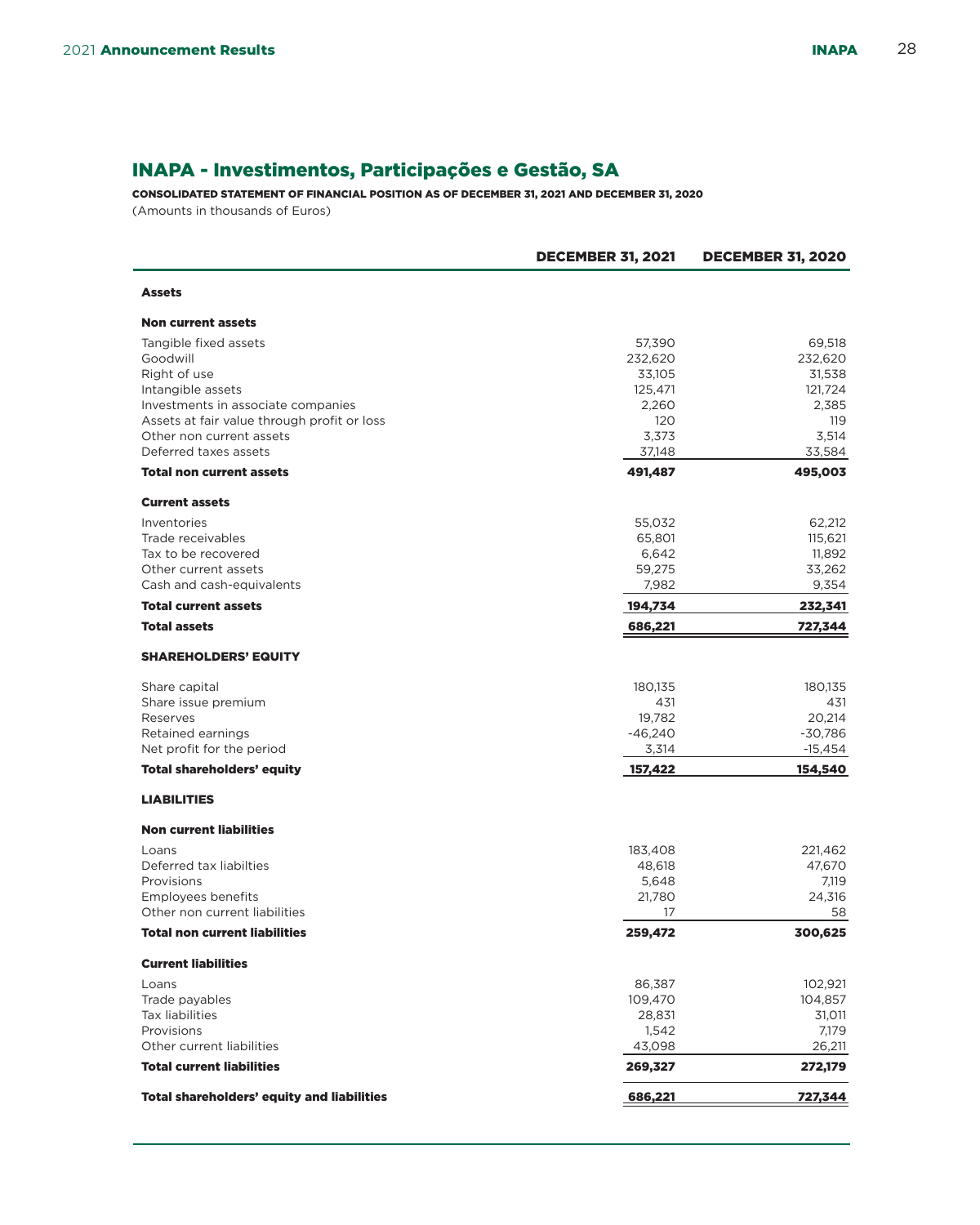## 06 Additional Information

#### **Warning**

**Contract Contract** 

This document contains information and future estimates based on current expectations and management opinions deemed reasonable. Future estimates must not be considered consolidated facts and are subject to several unpredictable factors that may have an impact on future results.

Despite the fact that said estimates represent current expectations, investors, analysts and

all those who may make use of this document are warned that future information is subject to uncertain factors and risks, of which many are difficult to forecast. All readers are warned not to attribute inappropriate importance to future estimates and information.

We exempt ourselves of any responsibilities concerning any future estimates or information.

Inapa is admitted to trading on the Euronext Stock Exchange.

Information about the company shares may be checked under the ticker INA or on the ISIN PTINA0AP0008.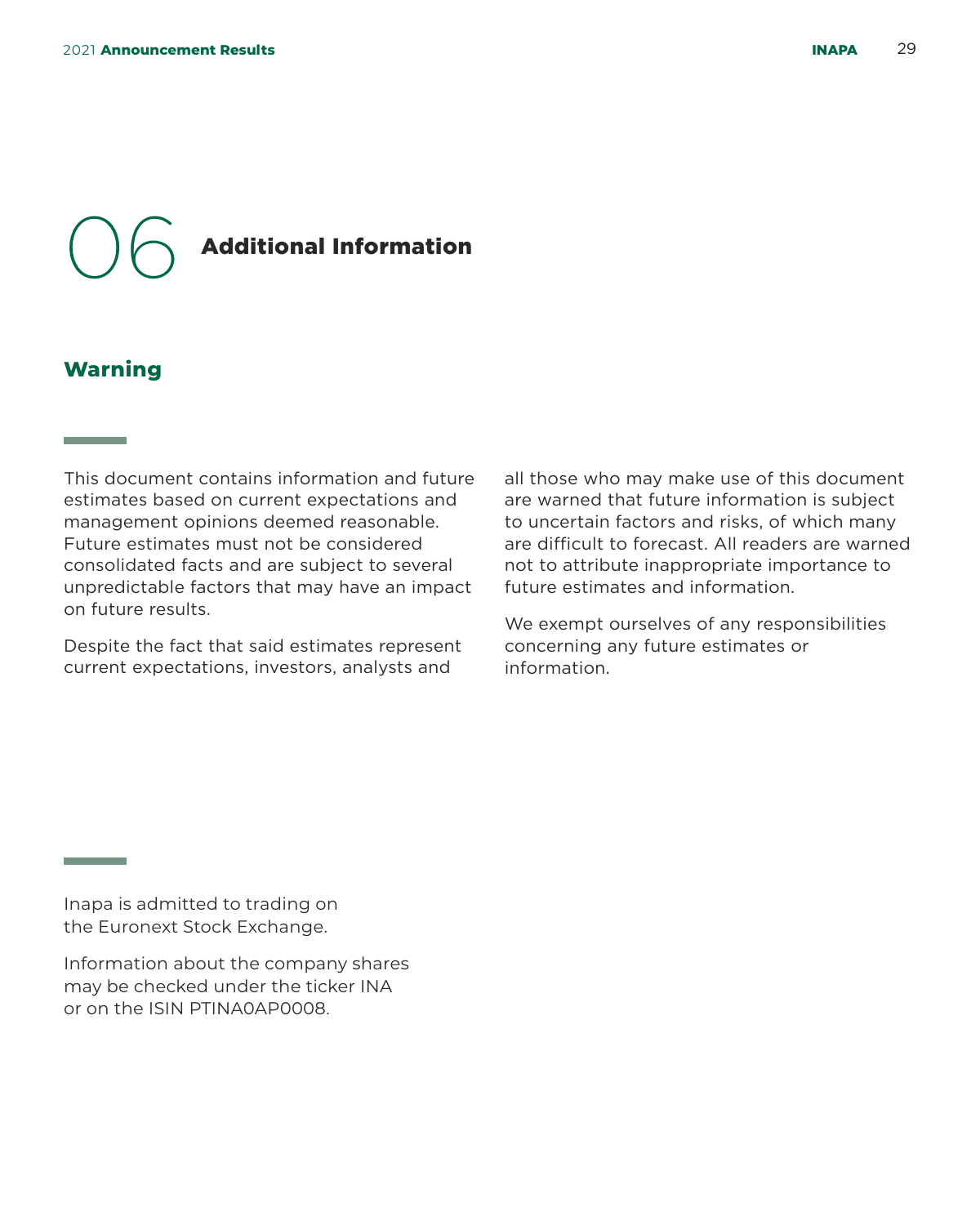#### INVESTOR RELATIONS

**Contract Contract** 

**Contract Contract** 

Hugo Rua hugo.rua@inapa.com Tel.: +351 213 823 007

#### Inapa – Investimentos, Participações e Gestão, SA

Rua Braamcamp, 40 - 9ºDto 1250-050 Lisboa Portugal

REPORT AVAILABLE ON INAPA'S WEBSITE

**Contract Contract** 

www.inapa.com